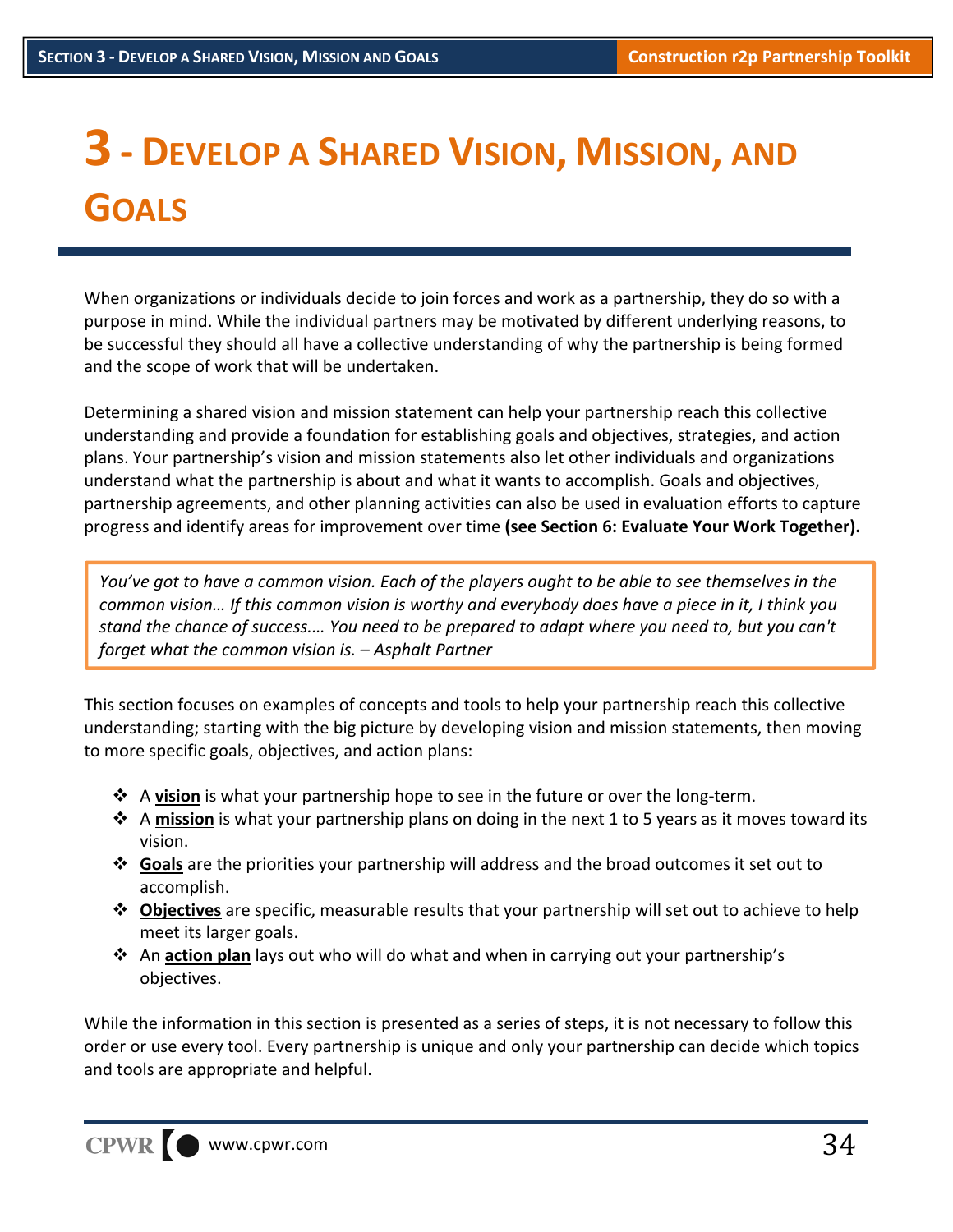| <b>Section 3 Contents</b>                                                      | Page # |
|--------------------------------------------------------------------------------|--------|
|                                                                                |        |
| 3.1: Determine the Partnership Vision                                          | 36     |
| Tool 3-A: Determine a Vision Statement                                         | 37     |
| 3.2: Develop a Partnership Mission                                             | 39     |
| Tool 3-B: Develop a Mission Statement                                          | 40     |
| 3.3: Develop Partnership Goals and Objectives                                  | 41     |
| Tool 3-C: Define the Issue Checklist                                           | 42     |
| Tool 3-D: Map the Issue to Set Goals                                           | 43     |
| Tool 3-E: SMART Objective Template                                             | 45     |
| Tool 3-F: SWOT Analysis to Refine Goals and Objectives                         | 46     |
| 3.4: Action Plan to Meet Goals and Objectives                                  | 48     |
| Tool 3-G: The Four "R"s: Resources, Relationships, Roles, and Responsibilities | 49     |
| Tool 3-H: Create an Action Plan                                                | 50     |
| Tool 3-I: Action Plan Worksheet                                                | 52     |
| 3.5: Create a Partnership Agreement                                            | 53     |
| Tool 3-J: Partnership Agreement Outline and Steps                              | 53     |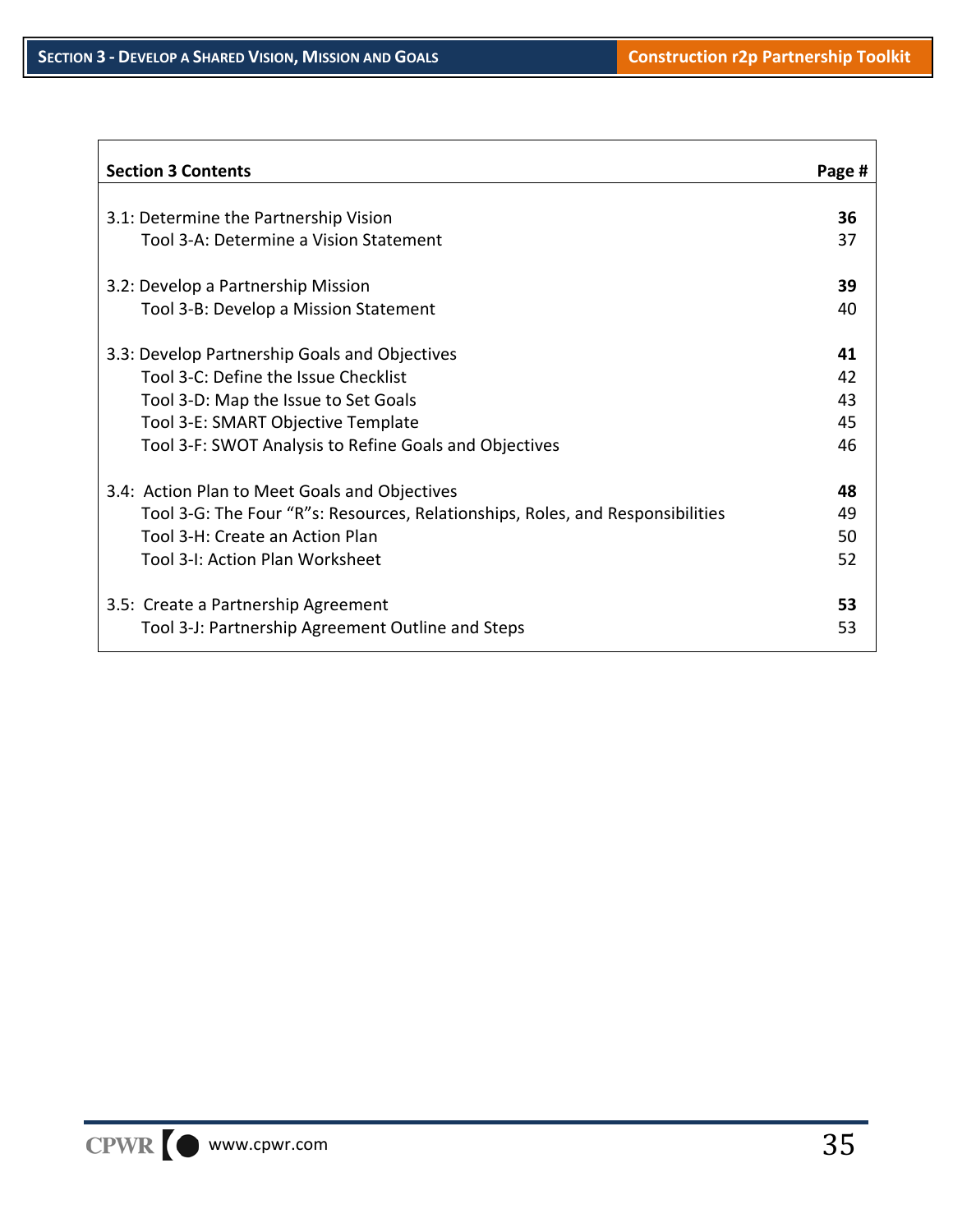### **3.1 DETERMINE THE PARTNERSHIP VISION**

A partnership's vision is a description of the ideal future that it will work to achieve over time and provides both guidance and inspiration to the group. It encompasses how things would look if the issues or problems that brought the partners together were successfully addressed. Successful partnerships have a shared vision.

When developing your partnership's vision statement make sure it is:

- $\checkmark$  Understood and shared by all partners
- $\checkmark$  Broad enough to include a variety of perspectives
- $\checkmark$  Inspiring and uplifting to everyone involved
- $\checkmark$  Concise and easy to communicate; often just a few words or a short phrase

An example of a vision statement might be: *"No deaths or injuries due to falls on construction sites."* Another is the shorter and simpler one used by the SafeBuild Alliance in the Portland, OR area:

#### *Zero incidents through collaboration.*

It is also important to consider the landscape of your industry (e.g., size, economic health, structure, etc.) and the issue(s) that initially brought your partnership together when developing the vision statement.

The following tool is designed to help your partnership think through these and other considerations as it develops a shared vision statement.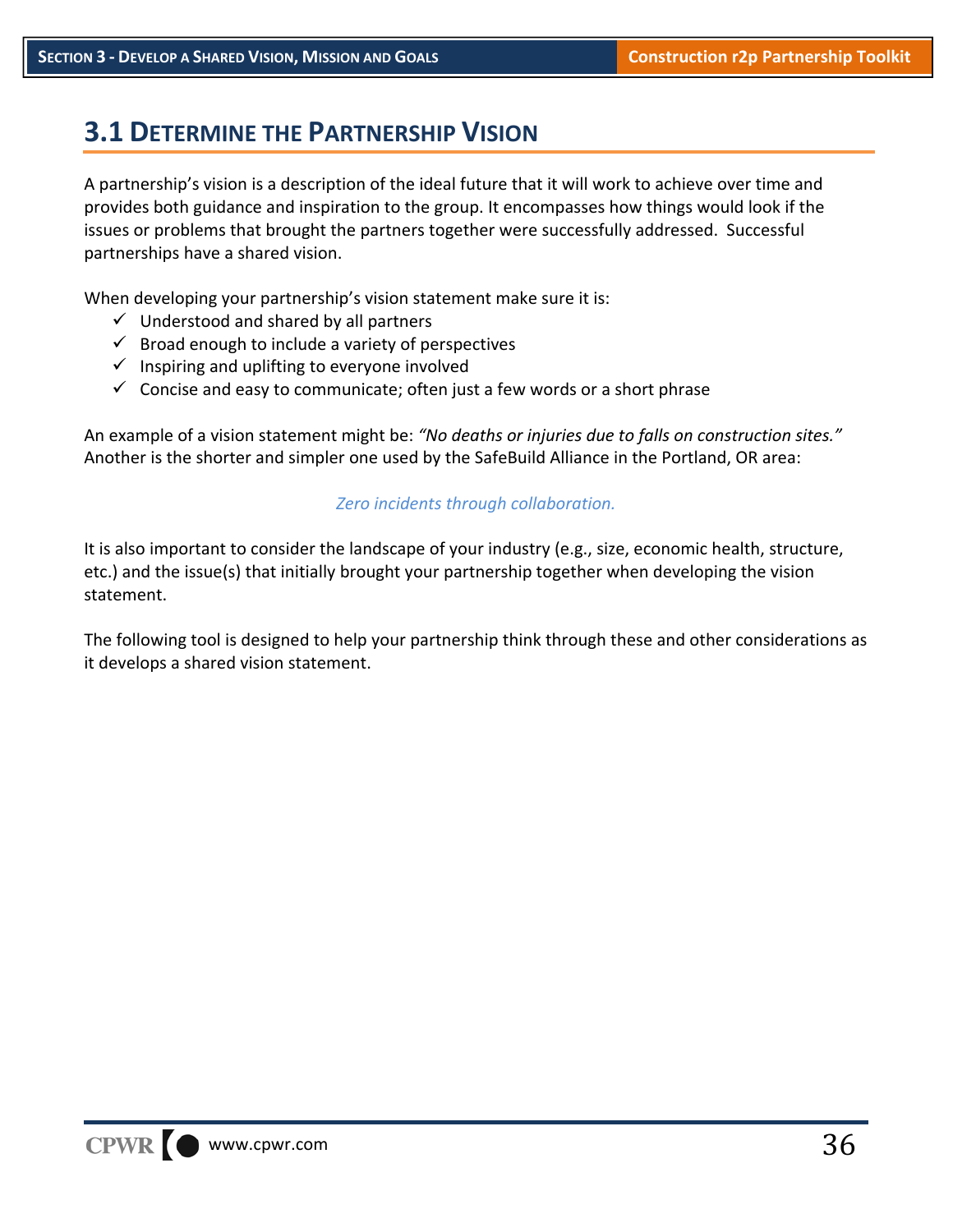#### **TOOL 3‐A: DETERMINE A VISION STATEMENT**

Instructions:

- 1. The following are possible questions to guide your partnership's vision statement discussion. You can discuss the questions with the partnership as a whole or you may want to break out into small groups first and then report back. Use a flip chart or whiteboard to keep track of responses and questions that are raised.
- 2. Based on the group's responses, ask the partners to describe in one sentence what the partnership's vision should be. Keep track of the suggested statements on the flip chart or whiteboard.
- 3. As a group, revise the suggested vision statements until you have one statement that reflects the group's ideas. Check the statement against the criteria listed earlier – is it understood and shared by all partners? Sufficiently broad? Inspiring and uplifting? Concise and easy to communicate?

Tip: Consider setting aside time at two separate meetings in order for all of the partners to have an *opportunity to reflect on and refine the vision.*

Vision Statement Discussion Questions (*note: you do not have to use all of the questions; use those that will help get the discussion started*):

- 1. What do you think should be the main purpose of this partnership?
- 2. What is important to your stakeholders? (*Note: You may have enough stakeholder representation in your partnership to answer this, or you may want to reach out to the industry/community via interviews, focus groups, or formal or informal surveys and conversations to get a better picture*.)
- 3. What would you like to see change?
- 4. What kind of industry or environment do you want to create?
- 5. What do you see as the major issue(s) or problem(s) facing the industry?
- 6. What do you see as the industry's major strengths and assets?
- 7. How could the issue(s) or problem(s) be addressed? How could the industry's strengths and assets help?
- 8. What would success look like?

In a few words or a brief sentence, write a draft of the overall vision of your partnership below.

\_\_\_\_\_\_\_\_\_\_\_\_\_\_\_\_\_\_\_\_\_\_\_\_\_\_\_\_\_\_\_\_\_\_\_\_\_\_\_\_\_\_\_\_\_\_\_\_\_\_\_\_\_\_\_\_\_\_\_\_\_\_\_\_\_\_\_\_\_\_\_\_\_\_\_

\_\_\_\_\_\_\_\_\_\_\_\_\_\_\_\_\_\_\_\_\_\_\_\_\_\_\_\_\_\_\_\_\_\_\_\_\_\_\_\_\_\_\_\_\_\_\_\_\_\_\_\_\_\_\_\_\_\_\_\_\_\_\_\_\_\_\_\_\_\_\_\_\_\_\_

\_\_\_\_\_\_\_\_\_\_\_\_\_\_\_\_\_\_\_\_\_\_\_\_\_\_\_\_\_\_\_\_\_\_\_\_\_\_\_\_\_\_\_\_\_\_\_\_\_\_\_\_\_\_\_\_\_\_\_\_\_\_\_\_\_\_\_\_\_\_\_\_\_\_\_

#### **The Vision of the Partnership is**

[Adapted from: The Community Tool Box. (2013). *Developing a Strategic Plan and Organizational Structure, Chapter 8, Section 2*, http://ctb.ku.edu/en/tablecontents/sub\_section\_main\_1086.aspx.]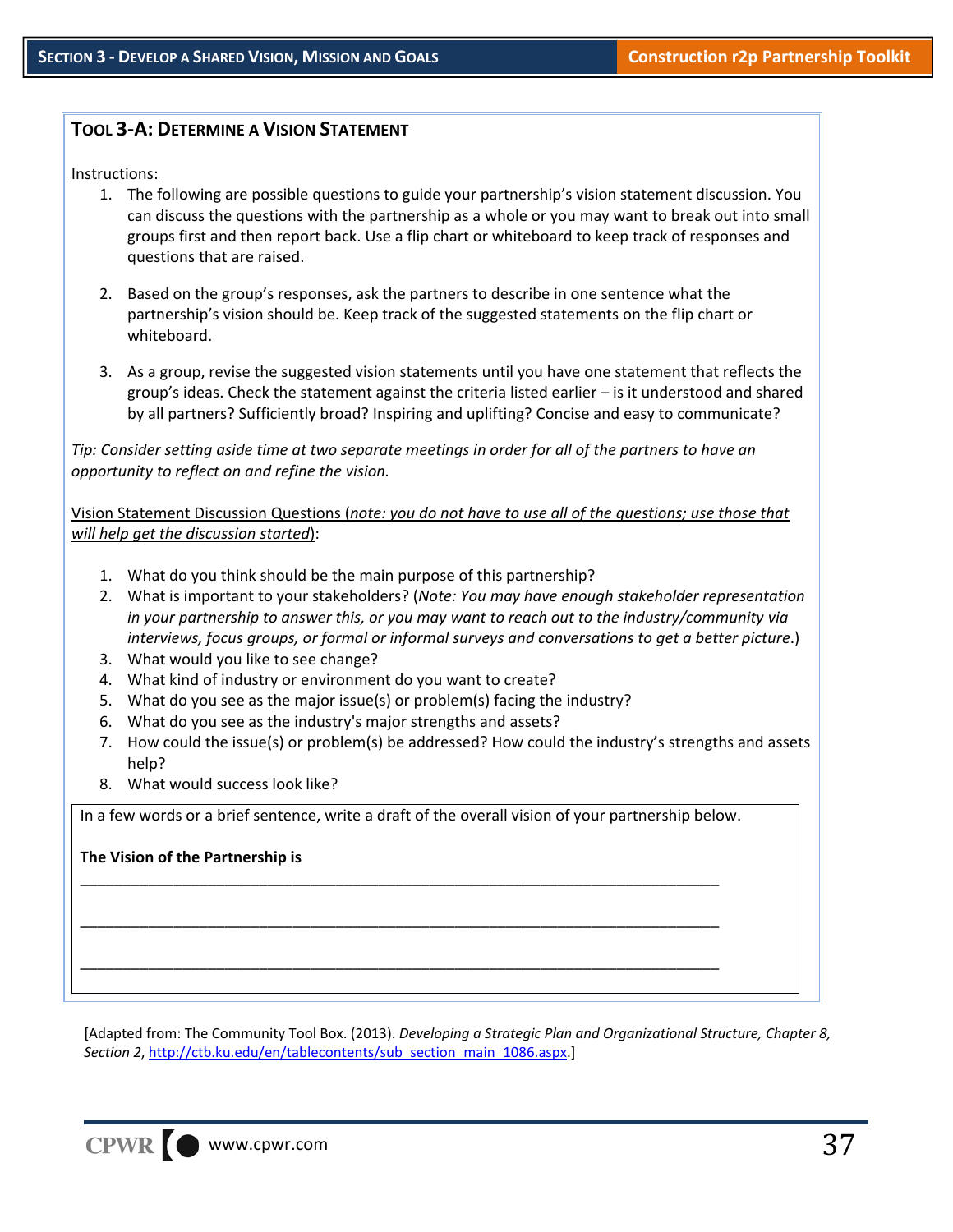

Did developing a vision statement make you think more about who is at the table on this issue? Before moving forward with the partnership's mission, goals, and objectives, it may be a good time to reflect as a group on whether there are any other stakeholders to invite to the partnership **(see Section 1: Identify and Involve Key r2p Partners).** Would it be helpful to first gather information through surveys or focus groups with

partner organizations, the target audiences, or other stakeholders not yet represented in the partnership before moving forward? Taking time to clearly articulate the vision statement and the stakeholder participation needed to achieve this vision at this early stage will lead to greater partnership success, better utilization of resources, and the greatest potential for industry impact.



In discussing the vision statement, how did your partnership's decision-making process work? If you feel like the partnership could benefit from modifying how it makes important decisions **see Section 4.3: Determine Decision‐Making Approaches** for ideas.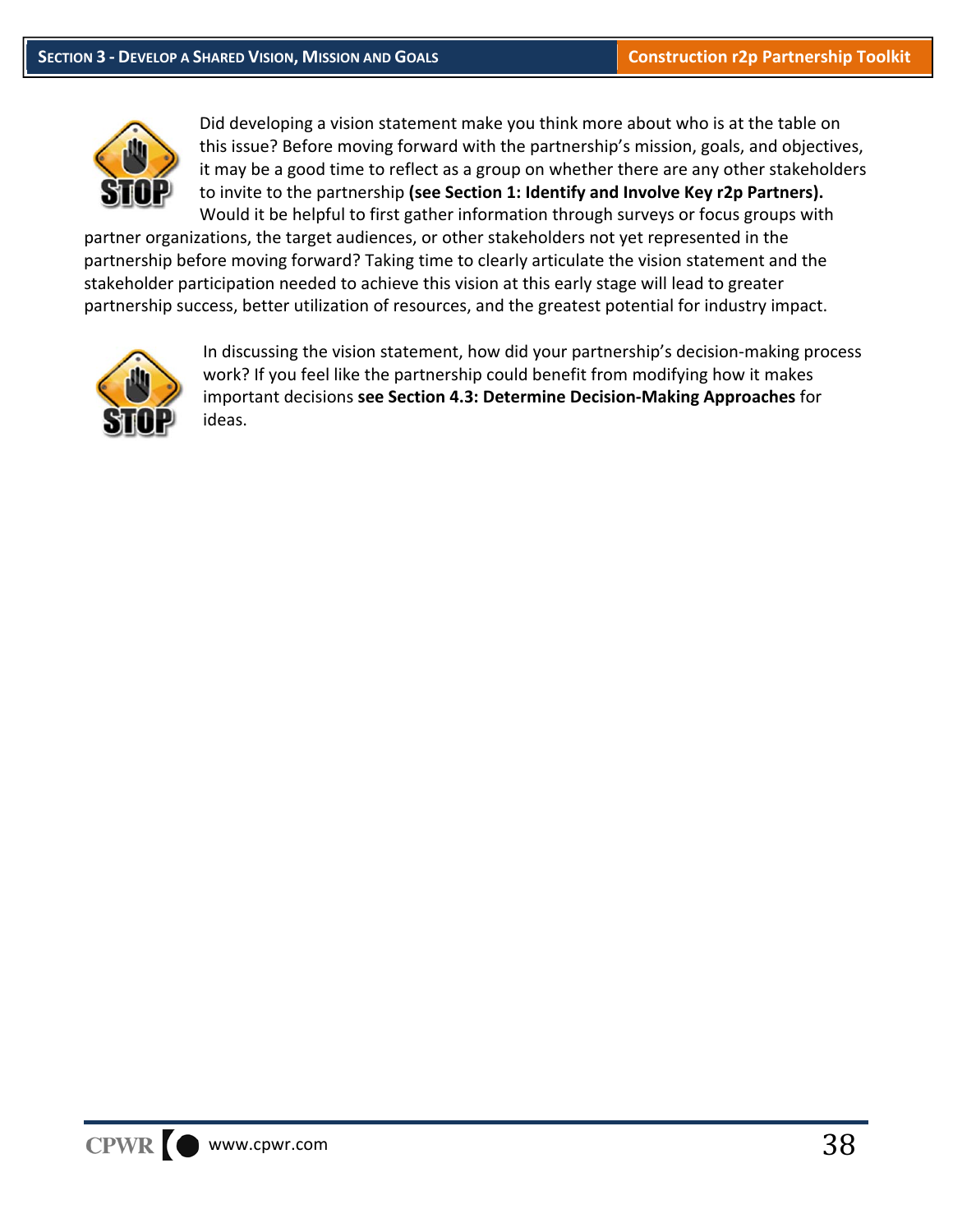### **3.2 DEVELOP A PARTNERSHIP MISSION**

After coming up with a vision, the next step is to develop a mission statement. The mission should broadly and succinctly define the "who, what, how, and why" of your partnership.

Make sure your partnership's mission statement is:

- $\triangleleft$  Concise, generally getting the point across in three sentences or less
- ◆ Outcome-oriented, explaining the fundamental outcomes your partnership is working to achieve, but usually over a shorter time frame than the vision statement
- $\cdot$  Inclusive, with broad statements about your partnership's key goals

An example of a mission statement might be: *"To decrease the number of injuries and fatalities related to falls in the construction industry by engaging employers and employees in identifying hazards and solutions, and providing employers and workers with access to current safety and health information and best practices."*

Another is SafeBuild Alliance's shorter and simpler mission statement:

*Provide support for and encourage highly collaborative and innovative cultures to achieve incident‐free workplaces.*

**Tool 3‐B** is designed to help your partnership collectively develop its mission statement.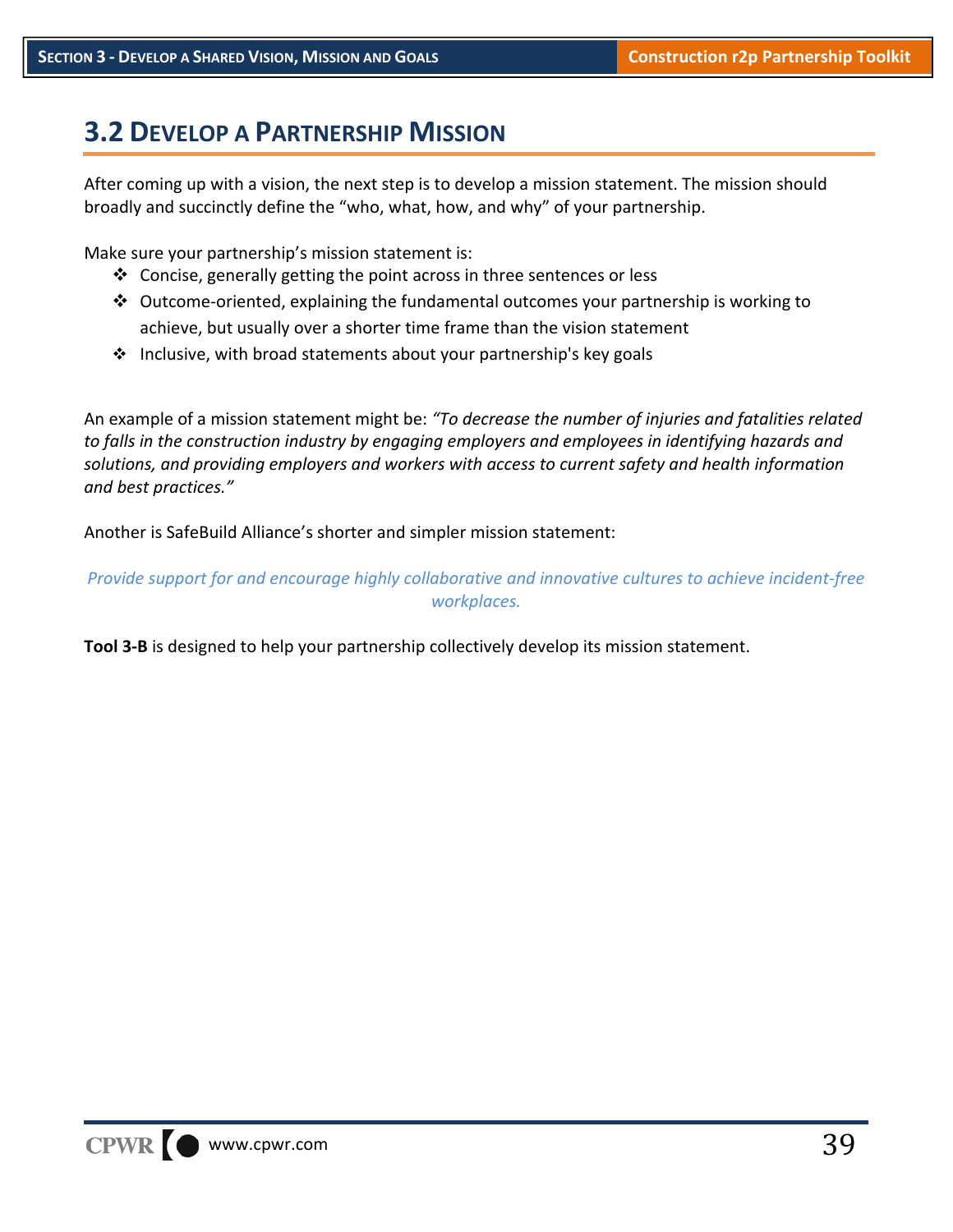#### **TOOL 3‐B: DEVELOP A MISSION STATEMENT**

#### Instructions:

- 1. Discuss the following questions as a group or break out into small groups first and then report back. Use a flip chart or whiteboard to keep track of responses and questions that are raised.
- 2. Based on your partnership's vision statement and responses to the discussion questions, ask the partners to suggest in three sentences or less what its mission should be. Keep track of the partner's suggestions on a flip chart or whiteboard.
- 3. As a group, edit the suggested mission statements until you have one that reflects all of the partners' input. Check the statement against the criteria listed earlier – is it concise, outcome‐oriented, and inclusive?

*Tip: Consider setting aside time at two separate meetings in order for partners to have an opportunity to reflect on and refine the mission and ensure that all have input.*

#### Mission Statement Discussion Questions:

- 1. What can our partnership do what do we want to achieve?
- 2. How can we do it?
- 3. Whom do we do it for?
- 4. What value are we bringing?

In three sentences or less, write a draft of the overall mission of your partnership below.

**The Mission of the Partnership is to** \_\_\_\_\_\_\_\_\_\_\_\_\_\_\_\_\_\_\_\_\_\_\_\_\_\_\_\_\_\_\_\_\_\_\_\_\_\_\_\_\_\_\_\_\_\_\_\_\_\_\_\_\_\_\_\_\_\_\_\_\_\_\_\_\_\_\_\_\_\_\_\_\_\_\_\_\_\_\_\_\_ \_\_\_\_\_\_\_\_\_\_\_\_\_\_\_\_\_\_\_\_\_\_\_\_\_\_\_\_\_\_\_\_\_\_\_\_\_\_\_\_\_\_\_\_\_\_\_\_\_\_\_\_\_\_\_\_\_\_\_\_\_\_\_\_\_\_\_\_\_\_\_\_\_\_\_\_\_\_\_\_\_ \_\_\_\_\_\_\_\_\_\_\_\_\_\_\_\_\_\_\_\_\_\_\_\_\_\_\_\_\_\_\_\_\_\_\_\_\_\_\_\_\_\_\_\_\_\_\_\_\_\_\_\_\_\_\_\_\_\_\_\_\_\_\_\_\_\_\_\_\_\_\_\_\_\_\_\_\_\_\_\_\_ \_\_\_\_\_\_\_\_\_\_\_\_\_\_\_\_\_\_\_\_\_\_\_\_\_\_\_\_\_\_\_\_\_\_\_\_\_\_\_\_\_\_\_\_\_\_\_\_\_\_\_\_\_\_\_\_\_\_\_\_\_\_\_\_\_\_\_\_\_\_\_\_\_\_\_\_\_\_\_\_\_ \_\_\_\_\_\_\_\_\_\_\_\_\_\_\_\_\_\_\_\_\_\_\_\_\_\_\_\_\_\_\_\_\_\_\_\_\_\_\_\_\_\_\_\_\_\_\_\_\_\_\_\_\_\_\_\_\_\_\_\_\_\_\_\_\_\_\_\_\_\_\_\_\_\_\_\_\_\_\_\_\_

[Adapted from: Forbes. (2013). *Answer 4 Questions to Get a Great Mission Statement*, http://www.forbes.com/sites/patrickhull/2013/01/10/answer-4-questions-to-get-a-great-mission-statement/.]

CPWR www.cpwr.com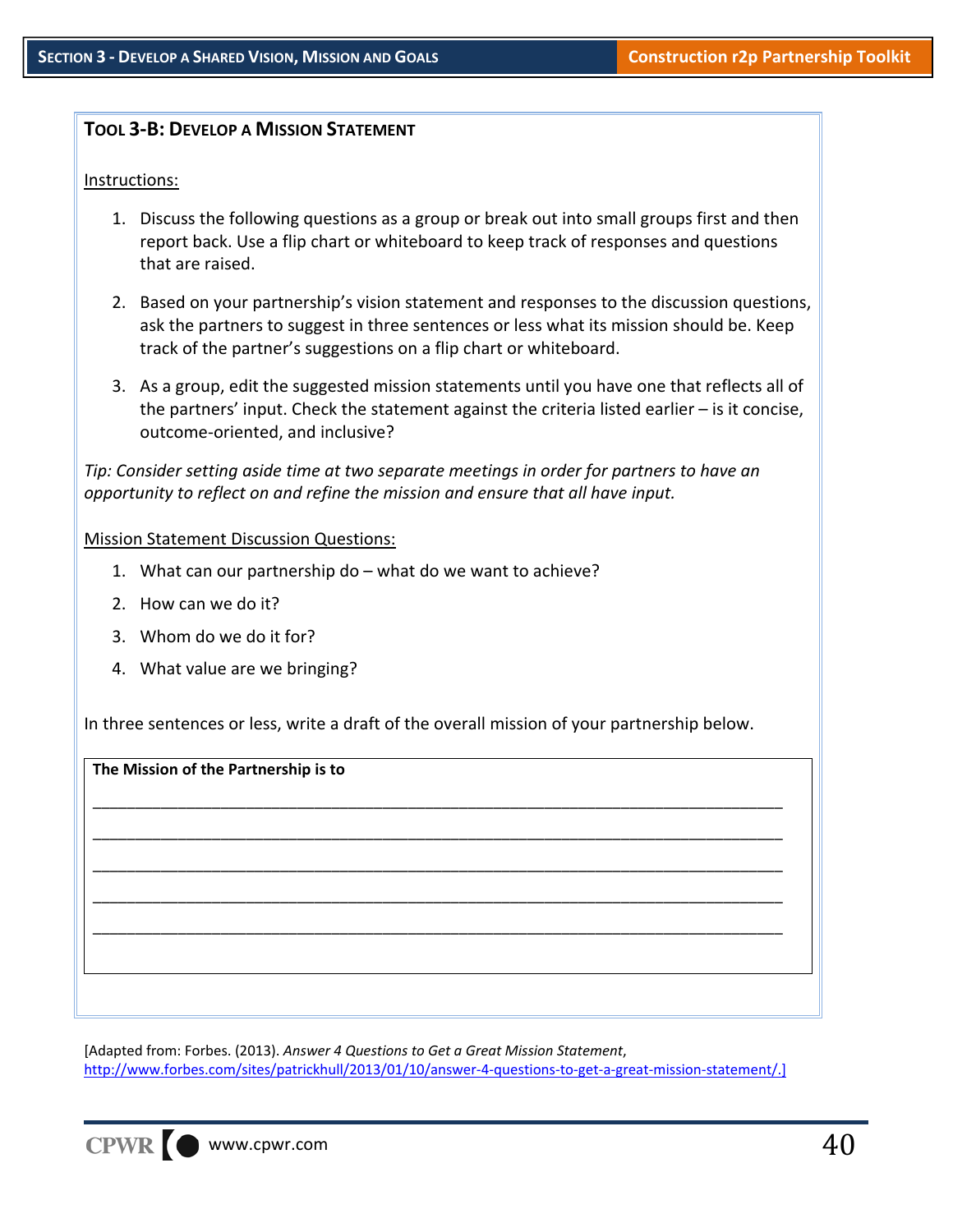### **3.3 DEVELOP PARTNERSHIP GOALS AND OBJECTIVES**

Reaching consensus on the vision and mission helps a partnership further define its common concerns, goals, and objectives. Although the words "goal" and "objective" are sometimes used interchangeably, there are important distinctions.

**Goals** are your partnership's purpose or intentions. They tend to be overarching, generic actions or outcomes that your partnership will strive to achieve.

**Objectives** are specific milestones or steps that your partnership will take to achieve each goal. They are concrete actions, tend to be shorter-term, and should be measurable and tangible.

For example:

*Goal: Prevent hand injuries among workers.*

#### *Objectives:*

- *Provide training materials on the need for and use of gloves to all the partnership's training centers by March 2015.*
- *Use the training materials with all apprentices by December 2016.*
- *Require the use of task‐material appropriate gloves in all hands‐on training (ongoing).*
- *Increase the number of workers reporting that they use gloves by 5% by March 2017.*

*Goal: Reduce nail gun injuries by increasing the use of nail guns with sequential triggers.*

#### *Objectives:*

- *In March 2015, contact CPWR‐The Center for Construction Research and Training to identify and obtain educational materials and research on nail guns.*
- *Between March and December, 2015, conduct 5 presentations at regional contractor meetings and 5 workshops at regional training facilities to raise awareness of the hazard and prevalence of nail gun injuries, and the availability of nail guns with sequential triggers.*

Goals and objectives allow your partnership to get more specific about how it will carry out its mission and achieve its vision. As part of this process your partnership should think about how it will gauge its progress, including what questions should be asked to adequately capture accomplishments, provide useful feedback on what did or did not work as well as the partners had hoped, or identify what could be changed or improved **(see Section 6: Evaluate Your Work Together).**

**Tool 3‐C** helps your partnership further define the issue(s) that brought it together before starting to set goals. Based on the issue(s), **Tool 3‐D** helps you establish goals. If your partnership plans to address more than one issue, you may want to complete a separate checklist or map for each.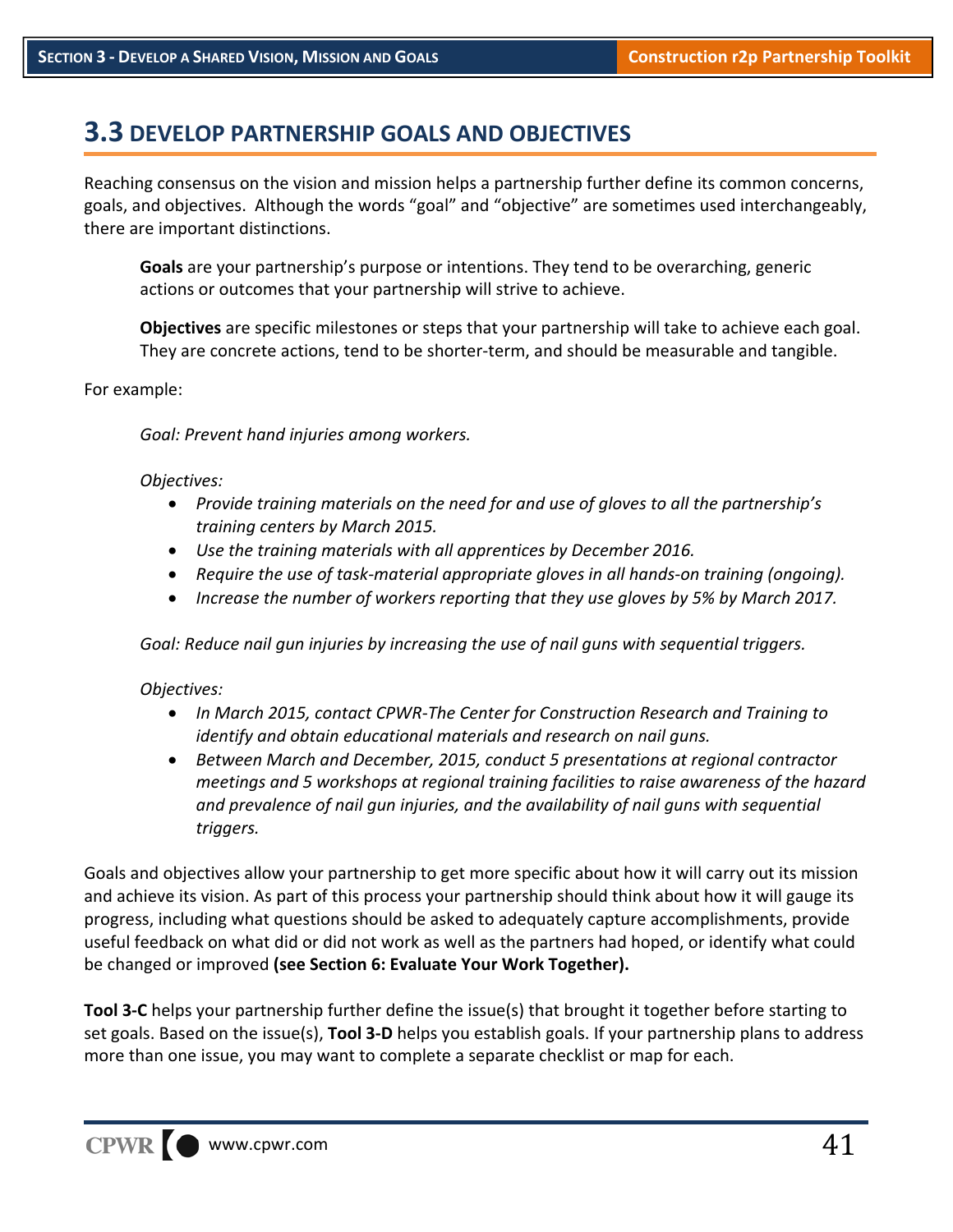#### **TOOL 3‐C: DEFINE THE ISSUE CHECKLIST**

#### Instructions:

- 1. As a group, broadly identify the issue to discuss.
- 2. Give partners copies of the questions below. As a group, select which questions are most appropriate for the issue under consideration.
- 3. Give partners 5‐10 minutes to individually write down responses to the selected questions. Then have partners report back and discuss each of the dimensions: scope, interest, and feasibility.
- 4. Use this information to define or refine the issue(s) your partnership will address and develop your goal(s). Write each issue that your partnership decides to address across the top of a flip chart or whiteboard. Ask the partners what outcome – the goal – they hope to achieve by addressing the issue.
- 5. Record all of the goals identified by the partners on the flip chart or white board. Discuss and refine those listed until you have one (or more if needed) that all the partners agree on.
- 6. If there are multiple issues to discuss, repeat this process.

#### **Issue: \_\_\_\_\_\_\_\_\_\_\_\_\_\_\_\_\_\_\_\_\_\_\_\_\_\_\_\_\_\_\_\_\_\_\_\_\_\_\_\_\_\_\_\_\_\_\_\_\_\_\_\_\_\_\_\_\_\_\_**

#### **What is the scope?**

- ❖ How many workers are affected?
- How many workers have been injured or made ill, or are at risk?
- **↑** Are there data on the issue (e.g., test results; government tracking)?
- $\clubsuit$  Are there any regulations, laws, or industry standards that are currently addressing the issue?

#### **Is there interest?**

- $\mathbf{\hat{P}}$  Why are the partner organizations concerned about the issue?
- How strongly do the partner organizations feel about the issue?
- $\cdot$  What do the respective organizational leaders and constituents think?

#### **What is the feasibility of addressing this problem or issue now?**

- How can the issue be solved or addressed? Are there research‐based solutions readily available? (e.g., engineering controls, alternative work practices, etc.)
- ❖ What improvements will result from addressing the issue?
- ❖ How will success be defined? How will it be measured?
- $\cdot \cdot$  Is there a downside to working on this issue now? Is there a reason to wait?
- Can it be resolved in the short term? If not, are there clear mechanisms to have short‐term gains on the way to long‐term change?
- $\cdot \cdot$  Does your partnership have the resources needed to move the necessary research and solutions forward?

#### **What is the outcome we hope to achieve by addressing this issue? What is our goal?**

 $\cdot$  Is it consistent with the partnership's mission?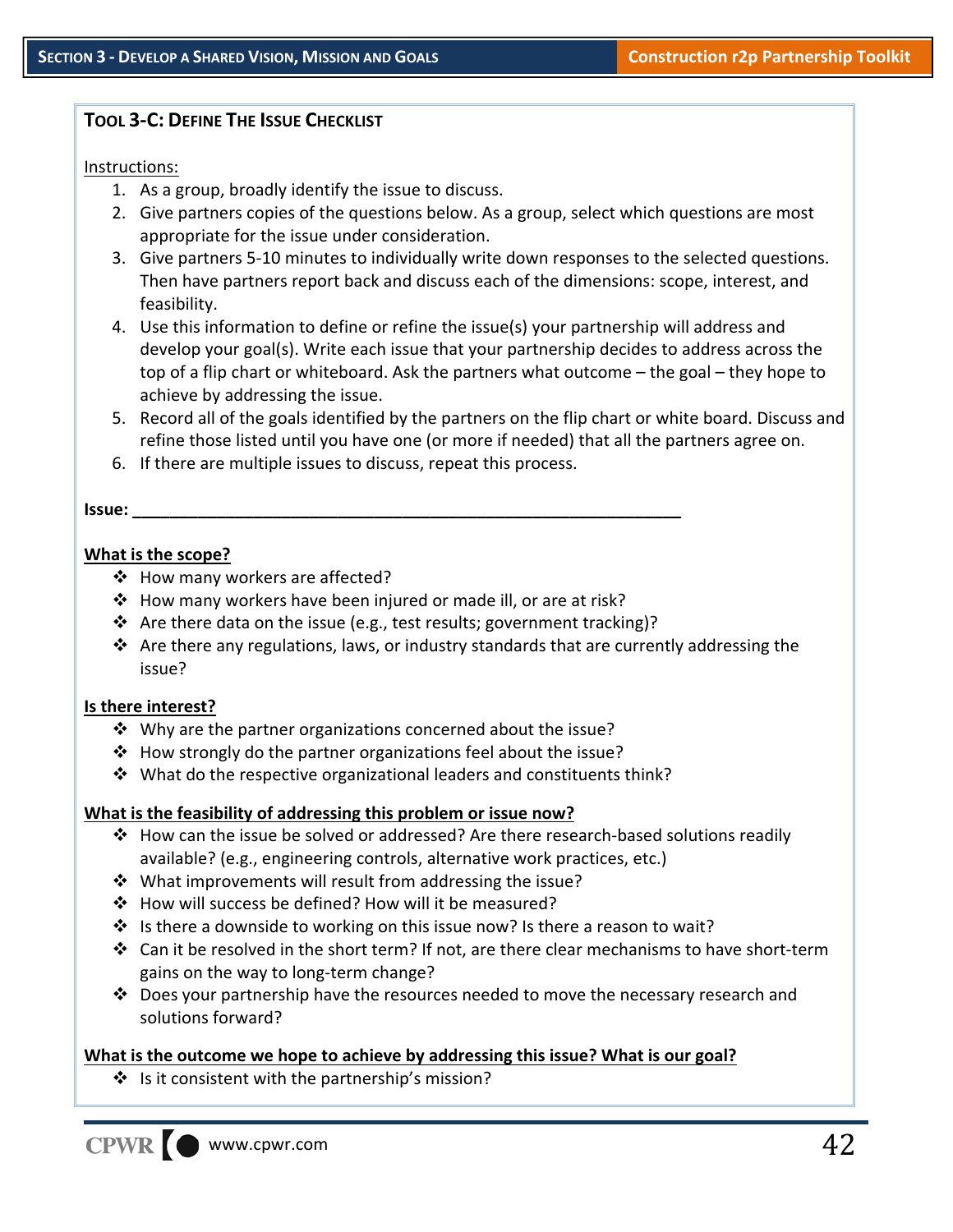Mapping the issue is a helpful way to think through your issue(s) and start setting goals. Use this tool to help the partners understand the factors, processes, and pathways that influence the issue(s). It may be that the key to addressing an issue is to tackle the underlying factors. Use the expert knowledge in the room as well as available research to identify these factors.

#### **TOOL 3‐D: MAP THE ISSUE TO SET GOALS**

#### Instructions:

- 1. You may either do this as a group activity or divide partners into small groups.
	- a. If you do it as a group activity, draw the diagram below on a flip chart or white board that all participants can see.
	- b. If dividing up into groups, provide a copy of the diagram below to each group.
- 2. Write one issue identified by your partnership in the center circle of the diagram. *Note: each group would write the issue on their copy.*
- 3. Either as a group or within the small groups, identify the factors that influence the issue (e.g., policies, resources, values, etc.), and write one factor in each box. Add as many boxes as necessary and include any influential factors raised by the partners without a judgment on whether they are having a positive or negative impact on the issue. Create the most complete picture of the issue possible.
- 4. Discuss which factors are most important for the partnership to address and when to address them. Record those factors identified as most important on a new diagram. Note: If this is done within small groups, ask them to report back to the full group and share the *factors and goals they considered most important.*
- 5. Ask the partners what outcome the goal they hope to achieve by addressing the issue identified. You may want to use the discussion questions in **Tool 3‐C** to help you set your goal(s) based on these factors.
- 6. Record the goal(s) identified by the partners on the flip chart or whiteboard. Discuss and refine those listed until you have one (or more if needed) that all the partners agree on.
- 7. If your partnership plans to address more than one issue, create a new map for each.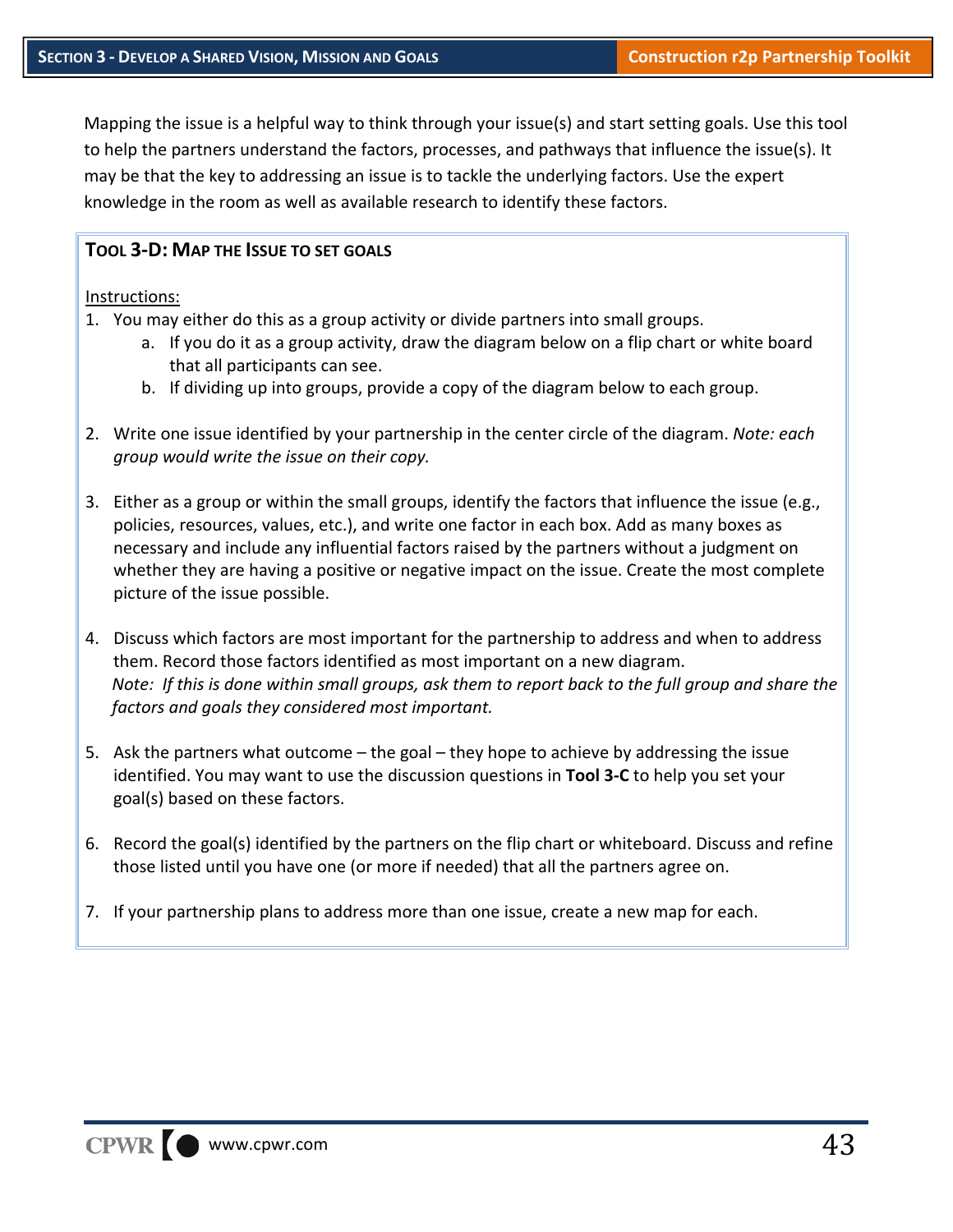

Once your partnership has established its goals, **Tool 3‐E** can help the partners set "SMART" objectives. SMART objectives are:

**S**pecific – concrete, identifies what will change for whom **M**easurable – able to count or otherwise measure activity or results; or conceptualize if using qualitative methods **A**ttainable/Achievable – reasonable and feasible with given resources

**R**elevant – relates to the overall goals of the program.

**T**imely – can be achieved within a specified period of time

The following is an example of a SMART objective:

*By September 29, 2015* (Timely)*, increase the number of train‐the‐trainer sessions provided to residential construction workers* (Specific & Relevant) *from 5 to 10* (Measurable & Attainable).

CPWR www.cpwr.com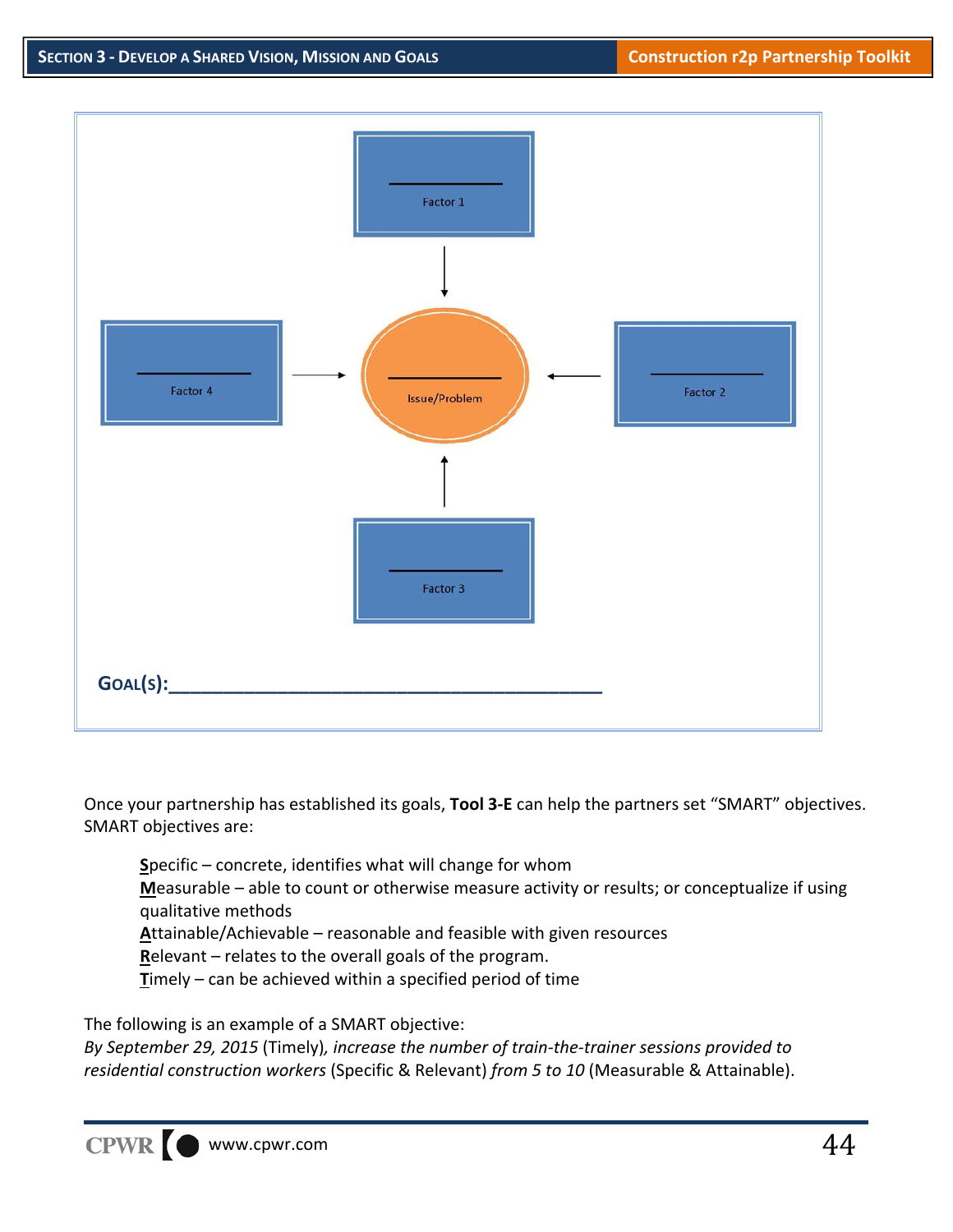| <b>TOOL 3-E: SMART OBJECTIVE TEMPLATE</b>                                                                         |  |
|-------------------------------------------------------------------------------------------------------------------|--|
| The following is a template that your partnership can use to think through its SMART objectives<br>for its goals. |  |
| Goal:<br><u> 1980 - Jan James James Barbara, mestrala propinsi politik (</u>                                      |  |
| Objective(s):______________                                                                                       |  |
| Who                                                                                                               |  |
| Will do What<br>By When                                                                                           |  |
|                                                                                                                   |  |

[Adapted from: CDC Division for Heart Disease and Stroke Prevention. *Evaluation Guide: Writing SMART Objectives*, http://www.cdc.gov/dhdsp/programs/nhdsp\_program/evaluation\_guides/smart\_objectives.htm]

#### **Additional Resources**

For more information on SMART objectives, visit the following resource:

**Writing Smart Objectives ‐** http://www.cdc.gov/healthyyouth/evaluation/pdf/brief3b.pdf

Once your partnership has developed a list of goals and objectives for each issue that it plans to address, it is helpful to step back and consider how feasible and attainable the goals and objectives are and make any necessary adjustments. **Tool 3‐F,** a SWOT (Strengths, Weaknesses, Opportunities, & Threats) Analysis, is one tool used to make this assessment and help partnerships further refine and set achievable goals and objectives.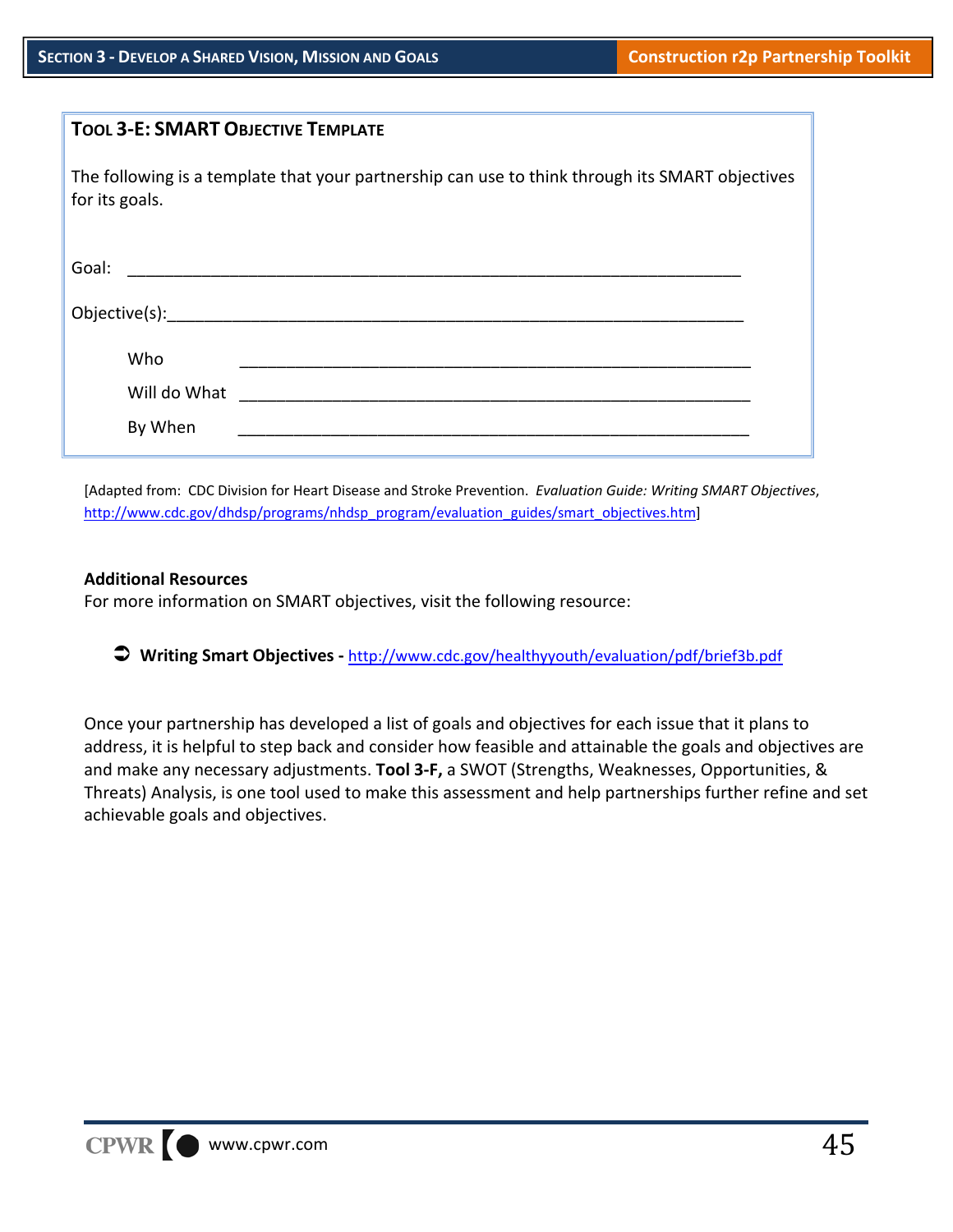#### **TOOL 3‐F: SWOT ANALYSIS TO REFINE GOALS AND OBJECTIVES**

Instructions:

- 1. Draw the diagram below on a flip chart or whiteboard. The questions included in the boxes are examples, but you may want to come up with your own depending on the issue.
- 2. For each goal and related objective(s), raise the question(s) in each category with the partners and keep track of their comments. Allow the discussion to continue until the partners feel they have a complete picture of the category.
	- **Strengths** are the characteristics of the partnership that give it an advantage in meeting the goal or objective.
	- **Weaknesses** are characteristics that place the partnership or project at a disadvantage – barriers or roadblocks that will have to be addressed to meet the goal or objective.
	- **Opportunities** are elements that the partnership could use to its advantage.
	- **Threats** are factors that could jeopardize the partnership's efforts.

Goal: **with a computer** 

Objective:

|                                          | <b>Helpful to Achieving Goal &amp; Objective</b>                                                                                                                                                     | <b>Harmful to Achieving Goal &amp; Objective</b>                                                                                                                                                                   |
|------------------------------------------|------------------------------------------------------------------------------------------------------------------------------------------------------------------------------------------------------|--------------------------------------------------------------------------------------------------------------------------------------------------------------------------------------------------------------------|
| <b>Organizational</b><br>Internal Origin | <b>Strengths</b><br>What is each individual organization<br><i>already</i> doing to meet this<br>goal/objective?<br>What assets do we bring to the table?                                            | <b>Weaknesses</b><br>What are our biggest roadblocks to<br>meeting this goal and implementing this<br>objective?                                                                                                   |
| environmental<br>External Origin         | <b>Opportunities</b><br>Are there other campaigns or efforts<br>that we can "piggy-back" on? Are<br>there regulatory actions or economic<br>drivers to support efforts in a<br>particular direction? | <b>Threats</b><br>How much resistance is there to the<br>adoption of or meeting our goal and<br>implementing our objective on the part of<br>the employers or workers? Are there<br>economic or political threats? |

*[*The Work Group for Community Health and Development at the University of Kansas. *SWOT Analysis: Strengths, Weaknesses, Opportunities, and Threats. Community Toolbox,* Chapter 3, Section 4, *http://ctb.ku.edu/en/table‐of‐ contents/assessment/assessing‐community‐needs‐and‐resources/swot‐analysis/main]*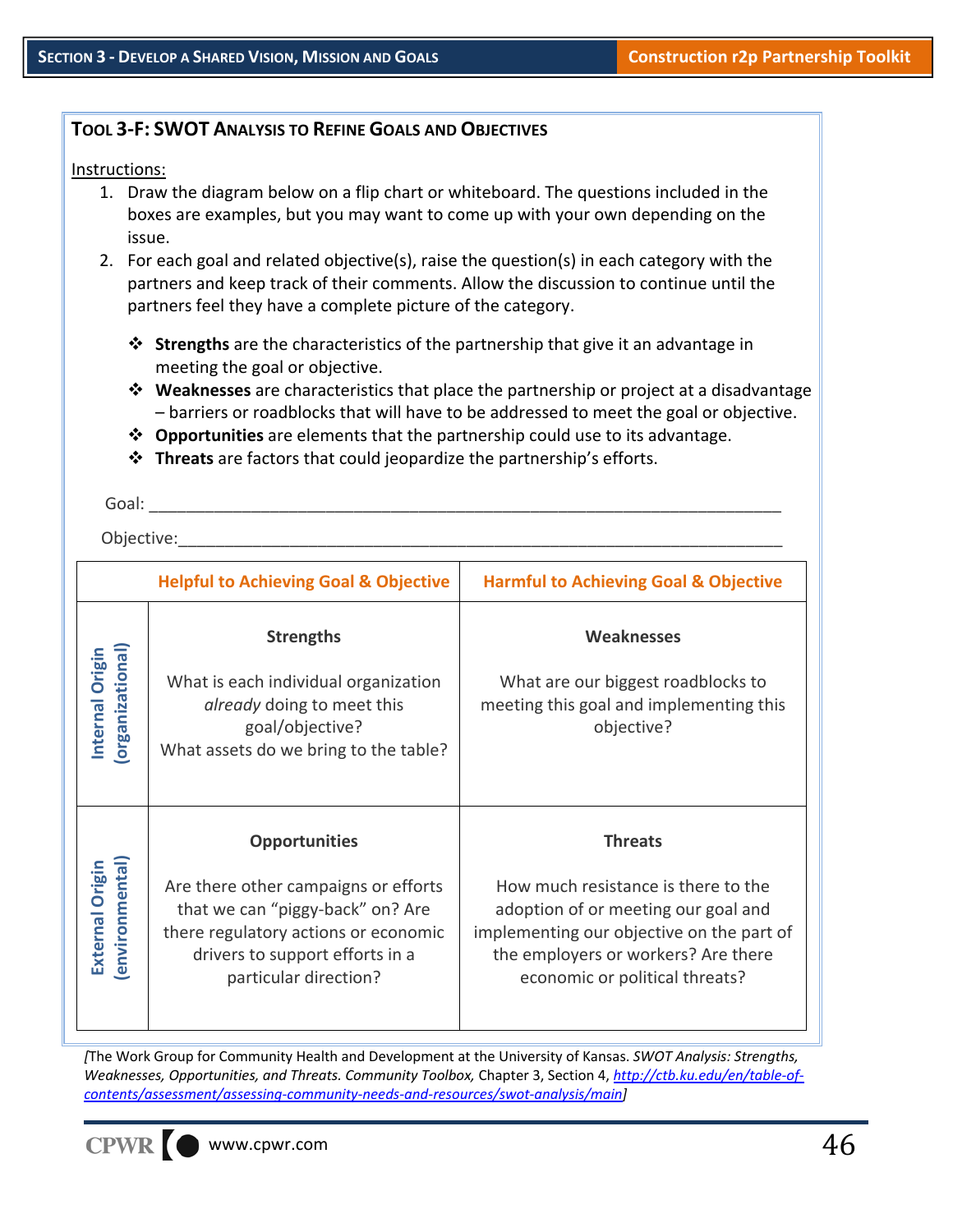The results of this SWOT Analysis can have different outcomes for specific goals and objectives. First, your helpful categories (Strength/Opportunities) could significantly outweigh the harmful categories (Weaknesses/Threats). This is the best case scenario and indicates that you should plan on moving forward with this goal and objective. Discuss as a group what you can do to take advantage of your strengths and opportunities and how you can address any weaknesses and threats that came up.

Alternatively, you may find that the weaknesses and threats to a goal and objective greatly outweigh the strengths and opportunities. In the event that this occurs, your partnership may choose to focus on a different goal and/or objective or redefine one or both. It may be that adjusting the goal and/or objective slightly makes it more achievable. For example, if your partnership's goal was to reach both residential and commercial workers on a safety issue, but decides based on this analysis that the partnership cannot support that level of effort with available resources, you may want to start with only commercial workers rather than give up on the goal/objective altogether.

If the helpful and harmful categories are essentially even, your partnership will have to decide whether to move forward with this overall goal or specific objective. Consider questions such as:

- Is this a high-priority goal/objective that should be moved forward regardless of challenges?
- Is there any opportunity to partner with additional stakeholders to improve strengths and opportunities?
- Is there an approach we have not considered that would put our partnership in a better position to carry out the goal or specific objective?
- Is there one weakness or threat in particular that cannot be overcome? If yes, how much impact could it have on the partnership's success in implementing the objective and/or reaching its goal?

When the partnership reaches agreement on a list of goals and objectives, you may want to list them in a Partnership Agreement **(see Section 3.5: Create a Partnership Agreement)**.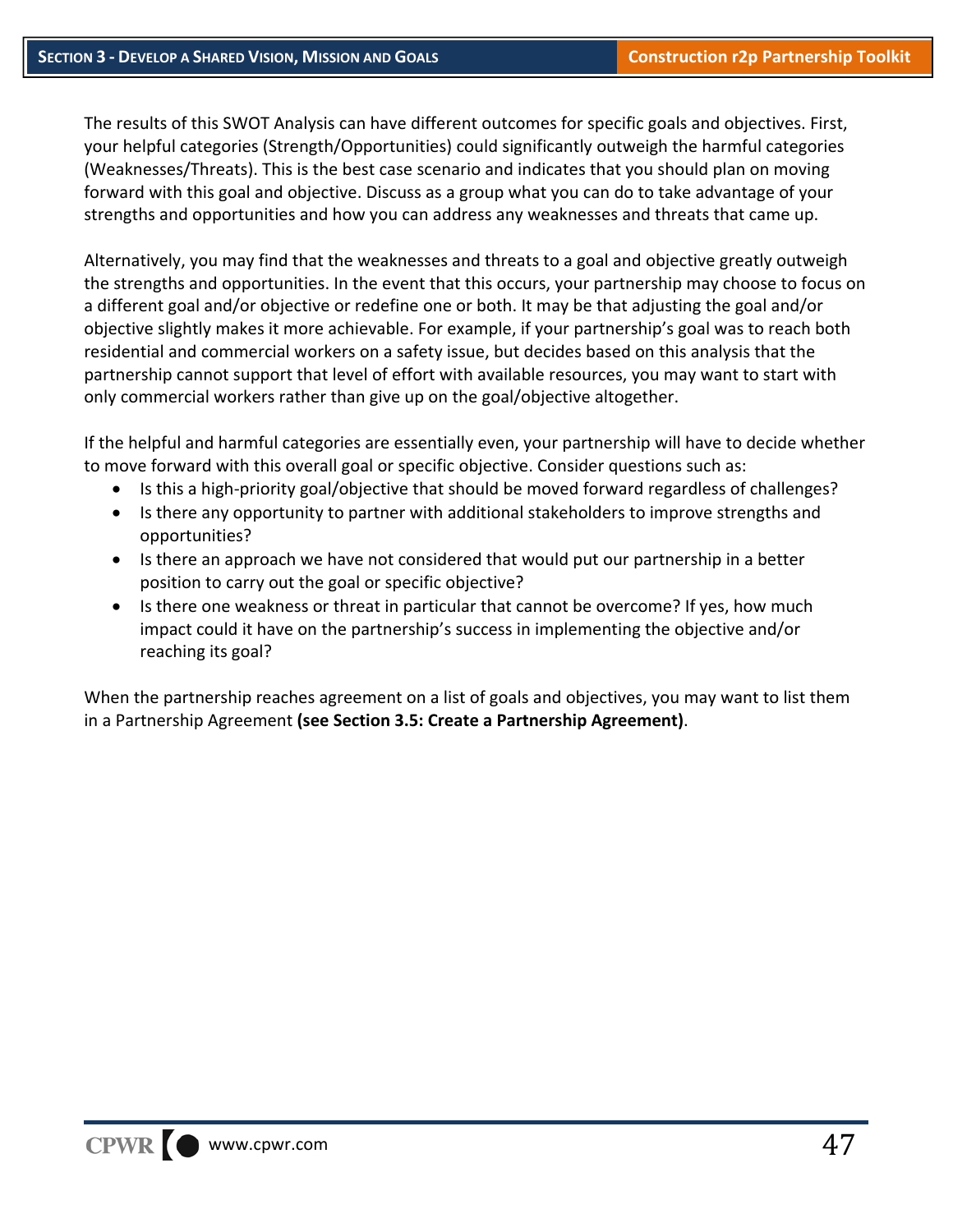### **3.4 ACTION PLAN TO MEET GOALS & OBJECTIVES**

Once your partnership has established achievable goals and objectives, it is time to create a plan to meet them. An action plan details the actual steps your partnership will take toward meeting its goals and objectives. When developing this plan it is important to consider the resources available, the actions that will be undertaken, and the timetable. It is also a good time to start thinking about how your partnership will measure and evaluate its efforts **(see Section 6: Evaluate Your Work Together)**.

The following tools are designed to help partnerships in this planning process. Defining the four "R"s (**Tool 3‐G**) for each partner organization: resources, relationships, roles, and responsibilities in relation to an identified goal and objective is a good place to start. This exercise can help your partnership further flesh out and visualize how each partner organization and individual partner will help you carry out more specific efforts.

**Tool 3‐H: Creating an Action Plan** will help your partnership summarize the steps and discussions undertaken in establishing its goals and objectives. If **Tool 3‐E** was used to establish SMART Objectives or **Tool 3‐F** was used to conduct a SWOT Analysis, your partnership may have some of this information readily available.

**Tool 3‐I** is an Action Plan Worksheet to help your partnership set a realistic timeline for each goal and objective and track its work as a whole, including: What needs to be done? When does it need to be done? By whom?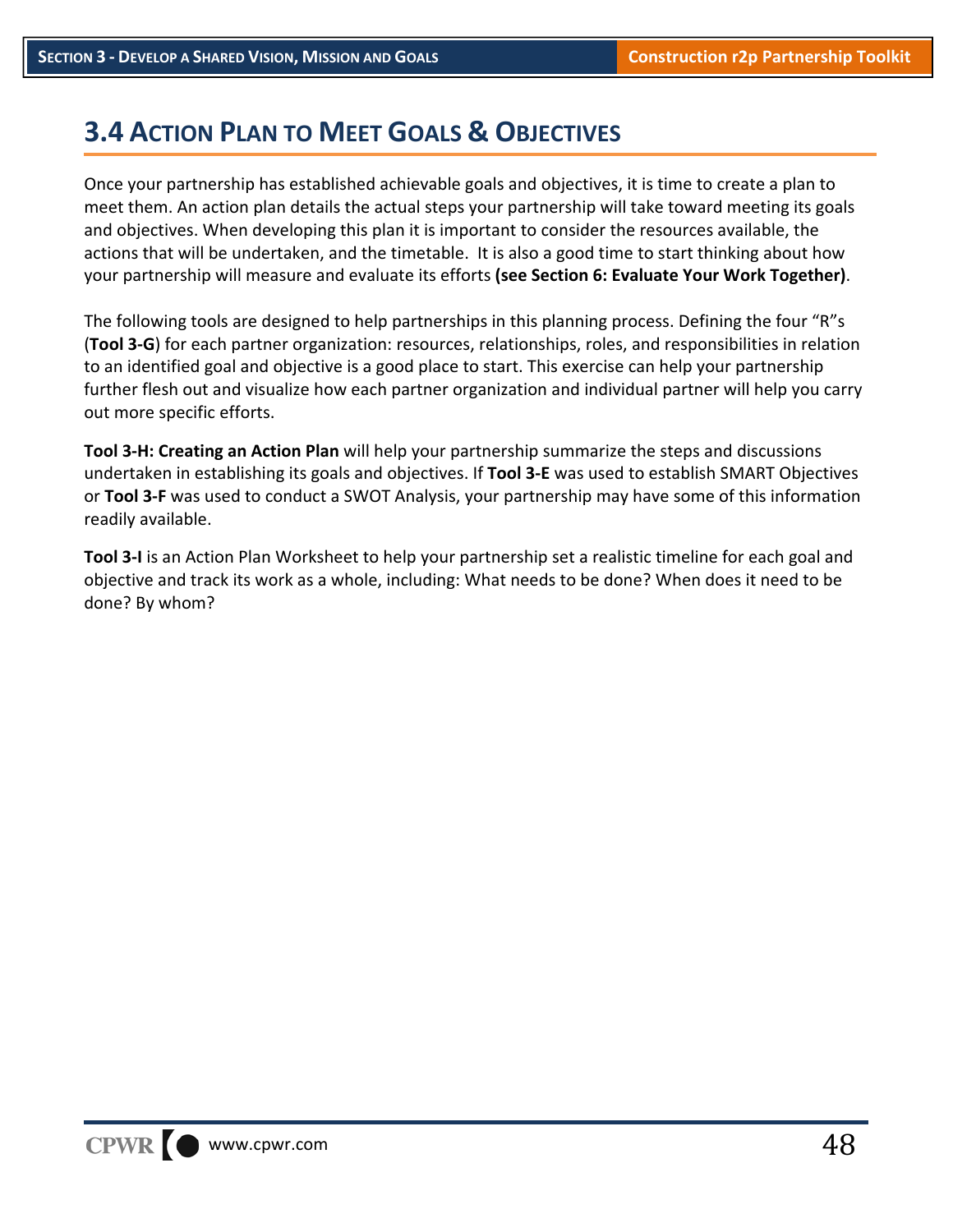#### **TOOL 3‐G: THE FOUR "R"S – RESOURCES, RELATIONSHIPS, ROLES, AND RESPONSIBILITIES**

#### Instructions:

- 1. Write "Resources, "Relationships," "Roles," and "Responsibilities" at the top of four separate pieces of flip chart paper, or as column headings on a whiteboard.
- 2. Ask the partners to think about each of the Four "R"s in terms of the human, financial, technical, or other dimensions their organization could contribute to the effort (e.g., industry or local knowledge, staffing, stakeholder time, physical property, or access to people, and money, etc.).
- 3. Have partners write their ideas on sticky notes and place them on the appropriate flip chart or column on the whiteboard.
- 4. Allow partners time to look at all the sticky notes posted and discuss:
	- What roles and responsibilities have partners already taken on with regard to this issue?
	- $\clubsuit$  What resources and relationships does each partner bring to the table to help with this issue?
	- \* Are there any other resources or contributions that have not yet been noted?
- 5. Next, assess the partnership's resource needs:
	- $\div$  Will additional staff support be needed to help with this goal or objective?
	- $\clubsuit$  Will outside help be needed (e.g., technical resources, safety and health research or dissemination expertise, etc.)?
	- What financial resources are required? If external funds are needed, where will they come from and what steps are involved in obtaining the funds?
	- $\cdot$  What other resources are necessary to effectively reach the partnership's goals and objectives?

[Adapted from: CDC Comprehensive Cancer Control. *Partnership Tool Kit: Program Version*, http://cancercontrolplanet.cancer.gov/CDCPartnershipToolkit.pdf.]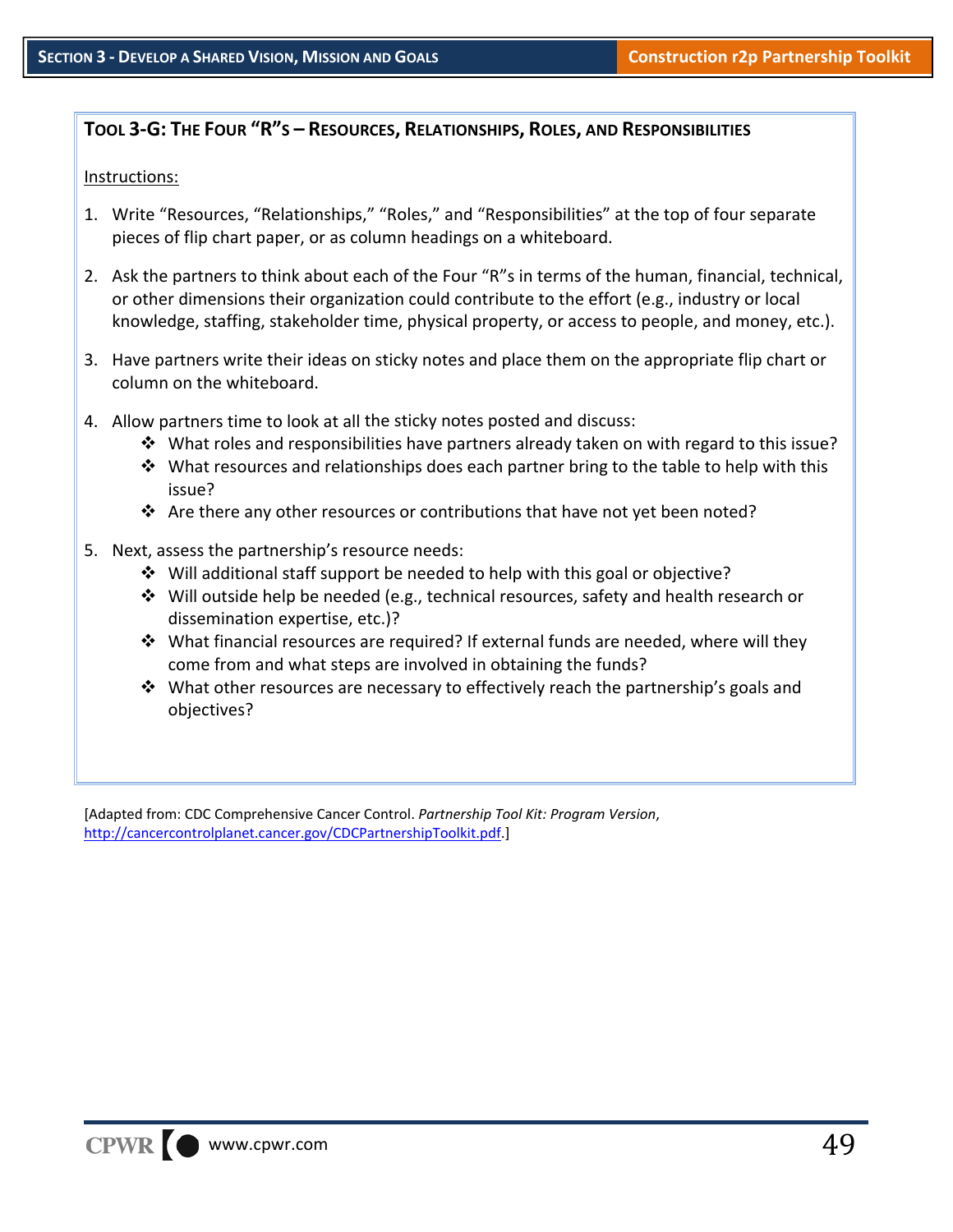| <b>TOOL 3-H: CREATING AN ACTION PLAN</b>                                                                                                                                                                                                                                                                                                                                                                                                                                                                                                                                                          |  |
|---------------------------------------------------------------------------------------------------------------------------------------------------------------------------------------------------------------------------------------------------------------------------------------------------------------------------------------------------------------------------------------------------------------------------------------------------------------------------------------------------------------------------------------------------------------------------------------------------|--|
| Instructions:<br>1. Ask the partnership to discuss the following questions (or other questions appropriate to<br>the partnership's goals and objectives). Choose one goal and related objective(s) and fill out<br>the action plan form below.<br>2. Repeat this process with each of your partnerships goals and objectives. You may find that<br>it is more efficient to have individual partners or a subcommittee develop a draft action<br>plan for one or more goals and objectives, and present their ideas back to the group at a<br>later time for discussion, refinement, and approval. |  |
| <b>Our Goal</b><br>The goal our partnership plans to work on is: __________________________________                                                                                                                                                                                                                                                                                                                                                                                                                                                                                               |  |
|                                                                                                                                                                                                                                                                                                                                                                                                                                                                                                                                                                                                   |  |
| Our Objective(s):                                                                                                                                                                                                                                                                                                                                                                                                                                                                                                                                                                                 |  |
| What will help us?<br>We have the following things working in our favor that will help us reach our goal:                                                                                                                                                                                                                                                                                                                                                                                                                                                                                         |  |
|                                                                                                                                                                                                                                                                                                                                                                                                                                                                                                                                                                                                   |  |
| <b>Obstacles We May Face</b><br>The obstacles or challenges we may face as we try to accomplish our goal are:                                                                                                                                                                                                                                                                                                                                                                                                                                                                                     |  |
| We plan to do the following to overcome these obstacles:<br>,我们也不能在这里的时候,我们也不能在这里的时候,我们也不能会在这里的时候,我们也不能会在这里的时候,我们也不能会在这里的时候,我们也不能会在这里的时候,我们也                                                                                                                                                                                                                                                                                                                                                                                                                                                      |  |

CPWR  $\bigcirc$  www.cpwr.com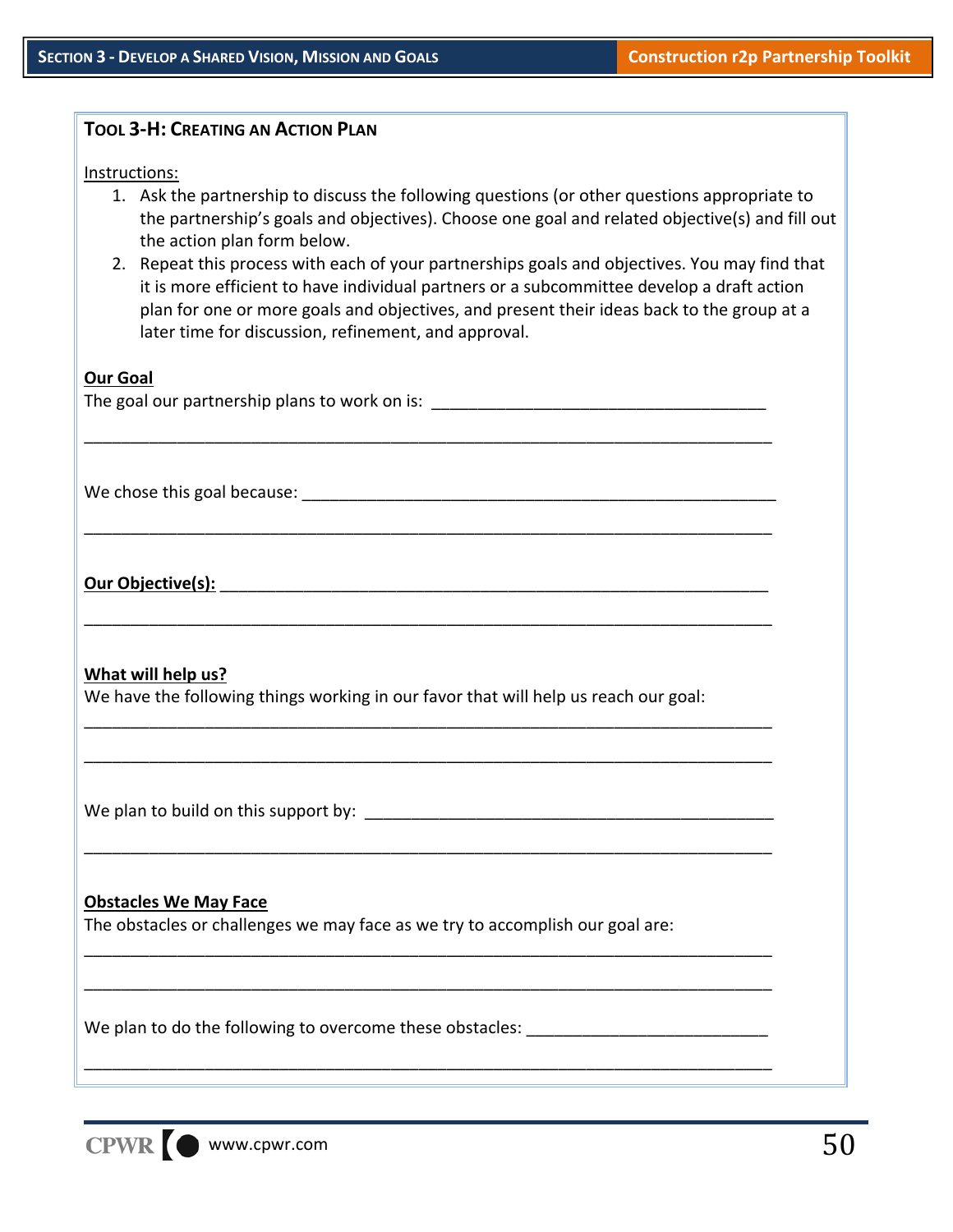## **Information We Need** We need the following information in order to begin: \_\_\_\_\_\_\_\_\_\_\_\_\_\_\_\_\_\_\_\_\_\_\_\_\_\_\_ \_\_\_\_\_\_\_\_\_\_\_\_\_\_\_\_\_\_\_\_\_\_\_\_\_\_\_\_\_\_\_\_\_\_\_\_\_\_\_\_\_\_\_\_\_\_\_\_\_\_\_\_\_\_\_\_\_\_\_\_\_\_\_\_\_\_\_\_\_\_\_\_\_\_ We plan to get this information from: \_\_\_\_\_\_\_\_\_\_\_\_\_\_\_\_\_\_\_\_\_\_\_\_\_\_\_\_\_\_\_\_\_\_\_\_\_\_\_\_\_\_\_ \_\_\_\_\_\_\_\_\_\_\_\_\_\_\_\_\_\_\_\_\_\_\_\_\_\_\_\_\_\_\_\_\_\_\_\_\_\_\_\_\_\_\_\_\_\_\_\_\_\_\_\_\_\_\_\_\_\_\_\_\_\_\_\_\_\_\_\_\_\_\_\_\_\_

[Adapted from: Labor Occupational Health Program (under contract to the Commission on Health and Safety and Workers Compensation). (2009). *Worker Occupational Safety and Health Specialist Training Course Manual*.]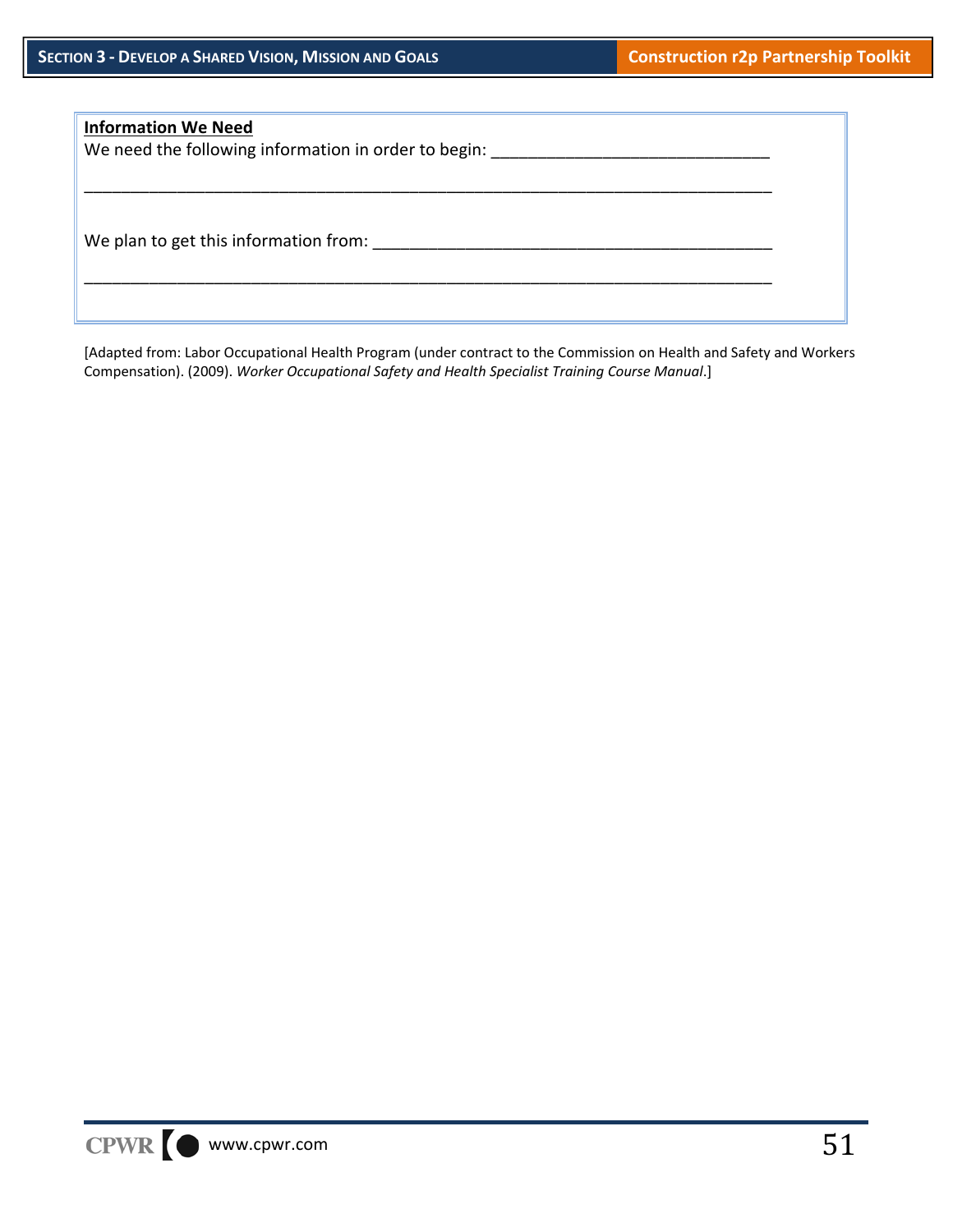#### **TOOL 3‐I: ACTION PLAN WORKSHEET**

Instructions:

- 1. In the appropriate columns, list each goal and related objectives. The facilitator, another partner, or a subcommittee can fill in the tasks, responsible parties, and timeline for each objective
- 2. Once the partners have agreed on the plan, provide copies to all partners or make it readily accessible in an online format (e.g., Dropbox (www.dropbox.com) or Google Drive (https://drive.google.com/). For multiple goals and objectives and larger more complex efforts, you may even want to invest in a project management system such as Base Camp (https://basecamp.com/) or Gantter (www.gantter.com).
- 3. Set aside time at each meeting or periodically to revisit and, if needed, revise your action plan to help the group stay focused and organized, and assess progress.

|       |                                                                |                                                                            | Partner(s)                                                |                                                 |                                                   |                                                                                 | <b>Further</b><br><b>Action</b> (if                        |
|-------|----------------------------------------------------------------|----------------------------------------------------------------------------|-----------------------------------------------------------|-------------------------------------------------|---------------------------------------------------|---------------------------------------------------------------------------------|------------------------------------------------------------|
| Goal  | <b>Objective</b>                                               | <b>Action/Task</b>                                                         | Responsible                                               | <b>Start</b>                                    | Due                                               | <b>Status</b>                                                                   | needed)                                                    |
| Enter | Enter<br>each<br>objective<br>for the<br>goal on a<br>separate | Enter<br>actions/tasks<br>needed to<br>achieve<br>objective on<br>separate | <b>Identify</b><br>who will be<br>responsible<br>for each | Enter the<br>date the<br>action/task<br>will be | Enter the<br>date the<br>action/task<br>should be | Enter<br>completion<br>date or<br>other<br>information<br>if the<br>deadline is | Describe<br>any<br>further<br>action on<br>the<br>specific |
| goal  | line                                                           | lines                                                                      | action/task                                               | undertaken                                      | completed                                         | not yet met                                                                     | objective                                                  |
|       |                                                                |                                                                            |                                                           |                                                 |                                                   |                                                                                 |                                                            |
|       |                                                                |                                                                            |                                                           |                                                 |                                                   |                                                                                 |                                                            |
|       |                                                                |                                                                            |                                                           |                                                 |                                                   |                                                                                 |                                                            |

#### **R2p Partnership Action Plan Worksheet**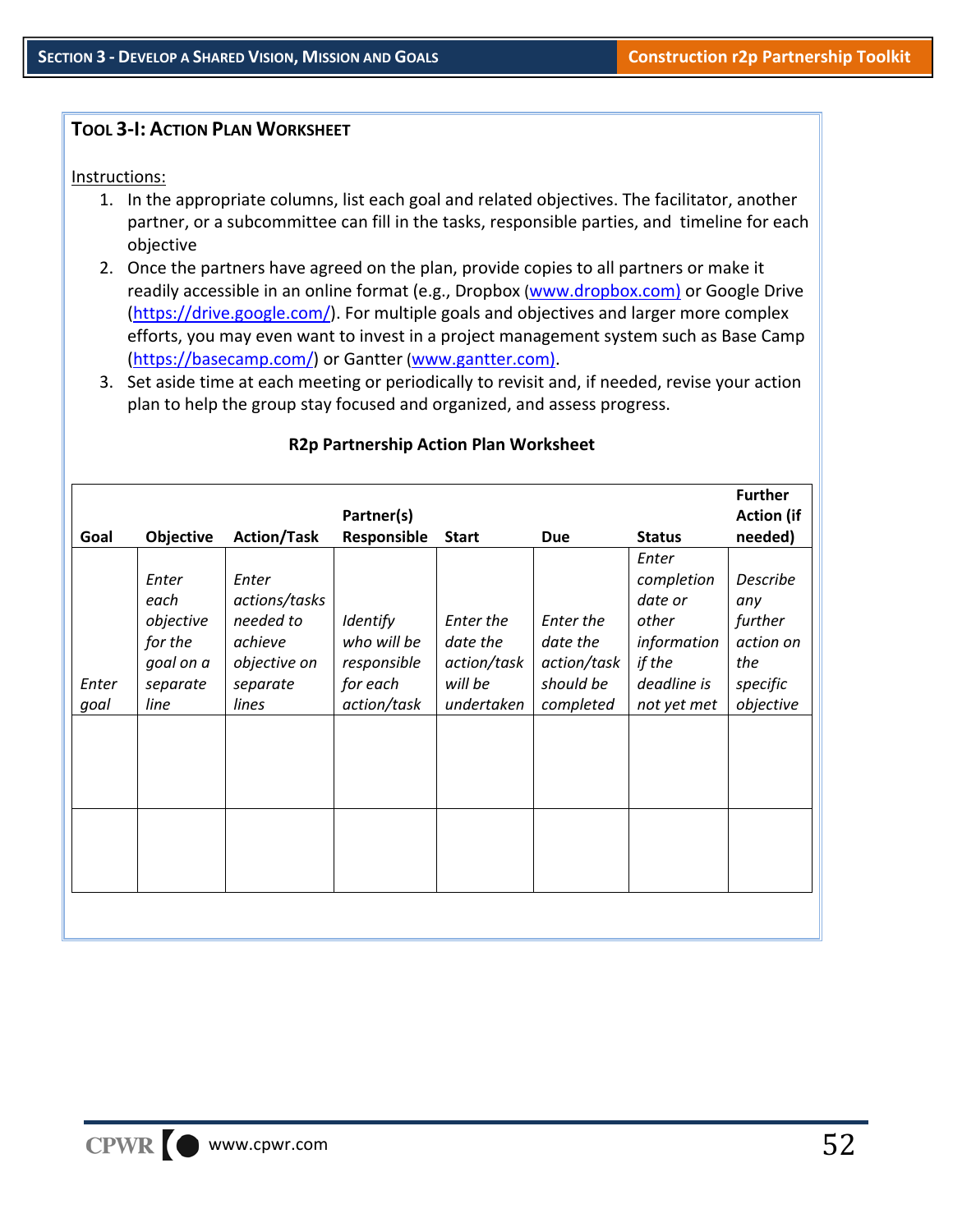### **3.5 CREATE A PARTNERSHIP AGREEMENT**

Working in a partnership is rewarding, but ensuring that all of the partners have the same expectations and understanding about the partnership's work can be challenging. Regardless of whether your partnership is made up of individuals or groups with long‐standing relationships, or if it is just coming together for the first time, there is potential for misunderstandings and conflicts.

One way to avoid unnecessary conflicts and misunderstandings and help the partnership run smoothly is to agree on and document the partnership's purpose, how it will function, the division of responsibilities, and rules for making decisions. **(See Section 4.3: Determine Decision‐Making Approaches**.)

For some partnerships, documenting and sharing this information through meeting minutes may be sufficient. For others, a more formal approach such as developing a partnership agreement may be more appropriate. A more formal partnership agreement can be developed gradually as your partnership decides on its purpose and how it will work (e.g., developing its vision, mission, and decision‐making strategies), or at the start of its work in order to anticipate and avoid potential tensions that may arise.

**Tool 3‐J: Partnership Agreement Outline and Steps** lists the key items that partnerships typically need to reach agreement on to function successfully, and the steps that a partnership could follow to develop a formal written agreement.

#### **TOOL 3‐J: PARTNERSHIP AGREEMENT OUTLINE AND STEPS**

Instructions:

A partnership agreement can be developed at one meeting or over the course of several meetings. If you are using meeting minutes to document and reach agreement on how your partnership will function, you may find it useful to reference the "Key Elements" in the table below as prompts for the partners' discussion. If your partnership wants to develop a more formal agreement, use the "Key Elements" and the following "Steps in Developing a Partnership Agreement" to guide the process.

CPWR www.cpwr.com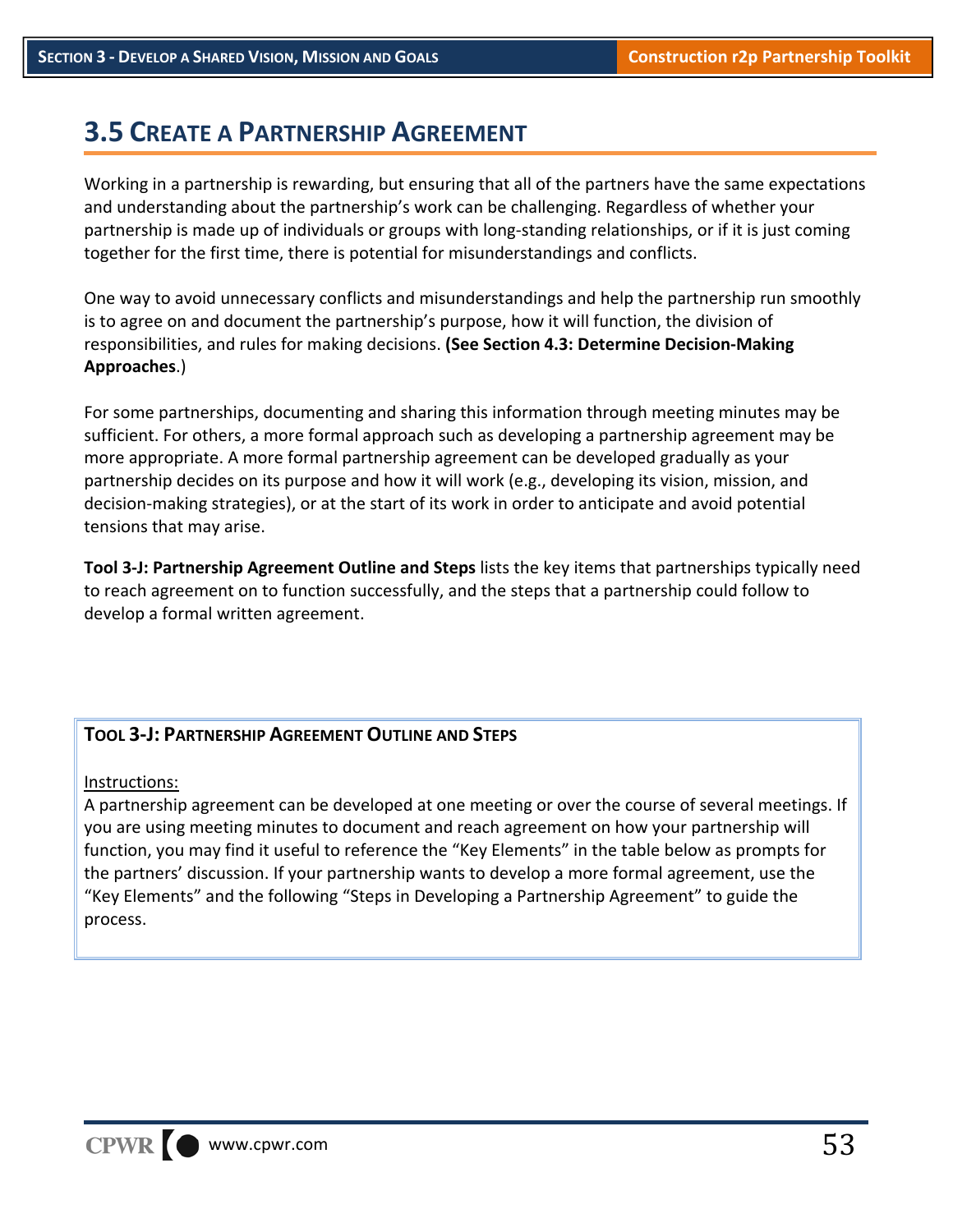| <b>Key Elements</b>              | <b>Section Description and Key Questions</b>                                                                                                            |
|----------------------------------|---------------------------------------------------------------------------------------------------------------------------------------------------------|
| <b>Name of Partnership</b>       | It may seem obvious, but naming your partnership is necessary in order to                                                                               |
|                                  | promote its work. What is your partnership's name?                                                                                                      |
| <b>Name of Partnership</b>       | List the names of the organizations and their representative(s) in your                                                                                 |
| <b>Partners/Organizations</b>    | partnership. Who is in the partnership?                                                                                                                 |
| Background, Purpose, &           | Know and own your partnership's history and purpose. How did the                                                                                        |
| <b>Introduction</b>              | partnership get started? What is its purpose?                                                                                                           |
| <b>Partner Roles</b>             | List the roles each partner organization will take on. For example: Will a                                                                              |
|                                  | representative from each partnership be required to serve on every                                                                                      |
|                                  | subcommittee? Will one organization be responsible for acting as liaison to a                                                                           |
|                                  | specific stakeholder group or the population you are trying to reach? Who will                                                                          |
|                                  | do what? (See Tool 3-F: The Four "R"s - Resources, Relationships, Roles, &                                                                              |
|                                  | Responsibilities.)                                                                                                                                      |
| <b>Vision and Mission</b>        | For the partners as well as the broader community, it is important to have a                                                                            |
|                                  | clear vision and mission. Why was your partnership formed? What will your                                                                               |
|                                  | partnership work to achieve over time? What is the purpose of your                                                                                      |
|                                  | partnership now? (See Tools 3-A: Determine a Vision Statement and 3-B:                                                                                  |
|                                  | <b>Determine a Partnership Mission.)</b>                                                                                                                |
| <b>Goals and Objectives</b>      | Detail the goals and objectives that the partnership has identified. (See                                                                               |
|                                  | Section 3.3: Develop Partnership Goals and Objectives).                                                                                                 |
| <b>Decision-Making</b>           | As a partnership it is important to establish norms and expectations in                                                                                 |
| <b>Processes</b>                 | working together, particularly in making decisions that reflect the group's                                                                             |
|                                  | consensus. How will decisions be made? How will disagreements be handled?                                                                               |
|                                  | (See Section 4.2: Determine Decision-Making Processes.)                                                                                                 |
| <b>Organizational Structure</b>  | Describe how the partnership will be organized. Will there be a Steering                                                                                |
|                                  | Committee or Board? Who will facilitate and/or chair meetings? What are the                                                                             |
|                                  | expectations for membership in these groups?                                                                                                            |
| <b>Oversight/Accountability</b>  | Oversight can mean many things to different people. How will members                                                                                    |
|                                  | within your partnership hold each other accountable to partnership goals and                                                                            |
|                                  | tasks?                                                                                                                                                  |
| <b>Resources &amp; Financial</b> | Your partnership should think about the resources needed to meet its goals                                                                              |
| <b>Administration</b>            | and objectives. Some partners may have resources (funds or staff) that they                                                                             |
|                                  | can contribute to the partnership's work, while others may not. Describe                                                                                |
|                                  | how the partnership will handle applying for, administering, and using funds                                                                            |
|                                  | and resources.                                                                                                                                          |
| Use of Research & Data           | Partnerships often conduct research and therefore collectively "own" the<br>data or findings. The use of data can be sensitive and you will want to set |
|                                  | parameters. How will data be used? If there are outside requests for data,                                                                              |
|                                  | who must be involved in approving its use? What concerns or priorities do                                                                               |
|                                  | partners have about how research is disseminated and to whom? What                                                                                      |
|                                  | concerns do partners have about the timing of when research is released?                                                                                |
|                                  |                                                                                                                                                         |

[Adapted from: Labor Occupational Health Program. (2008). *Strategic Partnerships: Checklist*; and the Collaboration Roundtable, 2001, *The Partnership Toolkit: Tools for Building and Sustaining Partnerships*.]